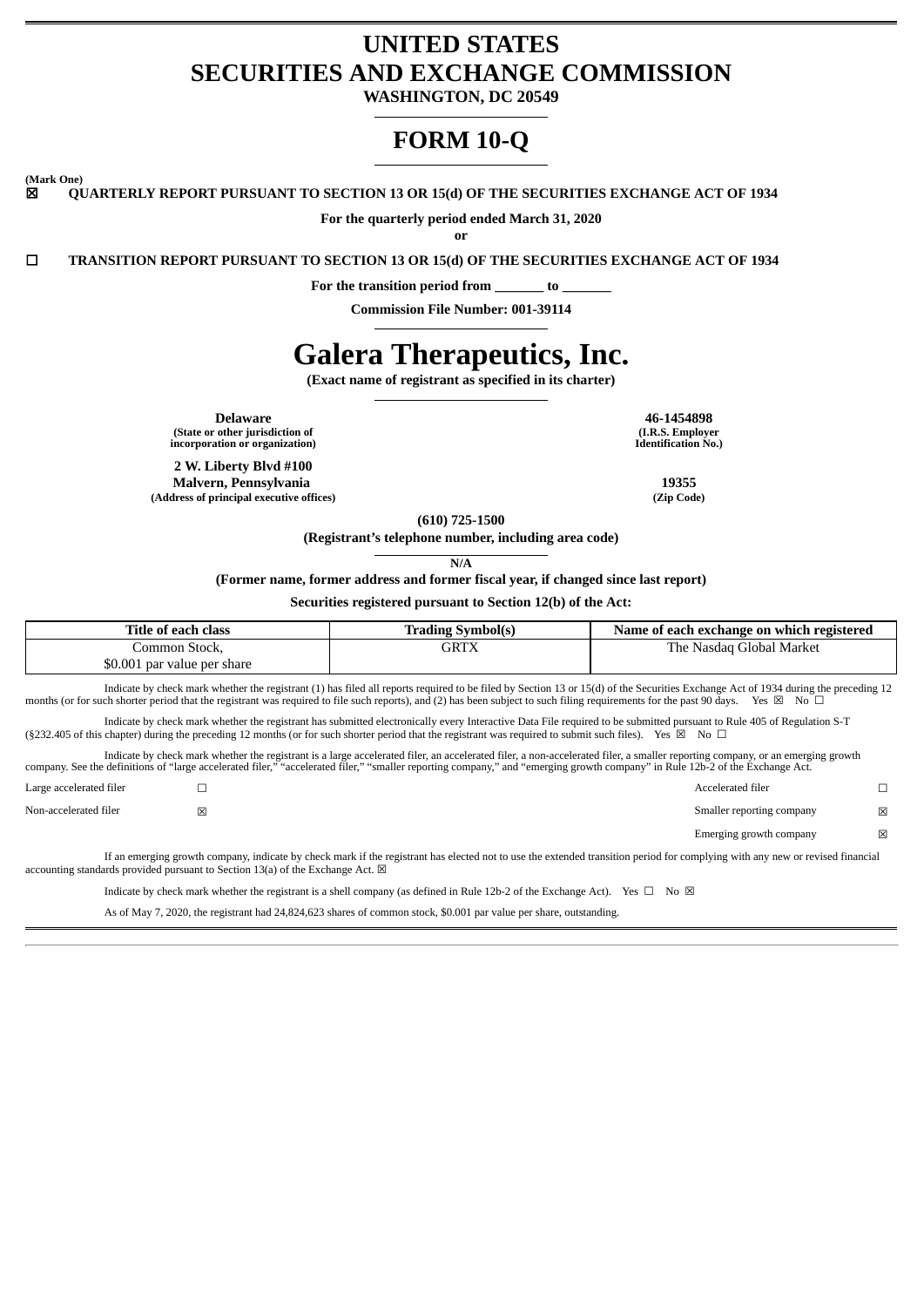### **Table of Contents**

|                   |                                                                                                                 | Page |
|-------------------|-----------------------------------------------------------------------------------------------------------------|------|
| PART I.           | <b>FINANCIAL INFORMATION</b>                                                                                    |      |
| Item 1.           | <b>Financial Statements (Unaudited)</b>                                                                         | 3    |
|                   | <b>Consolidated Balance Sheets</b>                                                                              | 3    |
|                   | <b>Consolidated Statements of Operations</b>                                                                    |      |
|                   | <b>Consolidated Statements of Comprehensive Loss</b>                                                            | 5    |
|                   | Consolidated Statements of Changes in Redeemable Convertible Preferred Stock and Stockholders' Equity (Deficit) | 6    |
|                   | <b>Consolidated Statements of Cash Flows</b>                                                                    |      |
|                   | Notes to Unaudited Interim Consolidated Financial Statements                                                    | 8    |
| Item 2.           | <b>Management's Discussion and Analysis of Financial Condition and Results of Operations</b>                    | 16   |
| Item 3.           | <b>Quantitative and Qualitative Disclosures About Market Risk</b>                                               | 25   |
| Item 4.           | <b>Controls and Procedures</b>                                                                                  | 25   |
| PART II.          | <b>OTHER INFORMATION</b>                                                                                        |      |
| Item 1.           | <b>Legal Proceedings</b>                                                                                        | 26   |
| Item 1A.          | <b>Risk Factors</b>                                                                                             | 26   |
| Item 2.           | Unregistered Sales of Equity Securities and Use of Proceeds                                                     | 27   |
| Item 3.           | <b>Defaults Upon Senior Securities</b>                                                                          | 27   |
| Item 4.           | <b>Mine Safety Disclosures</b>                                                                                  | 27   |
| Item 5.           | <b>Other Information</b>                                                                                        | 27   |
| Item 6.           | <b>Exhibits</b>                                                                                                 | 28   |
| <b>Signatures</b> |                                                                                                                 | 29   |

i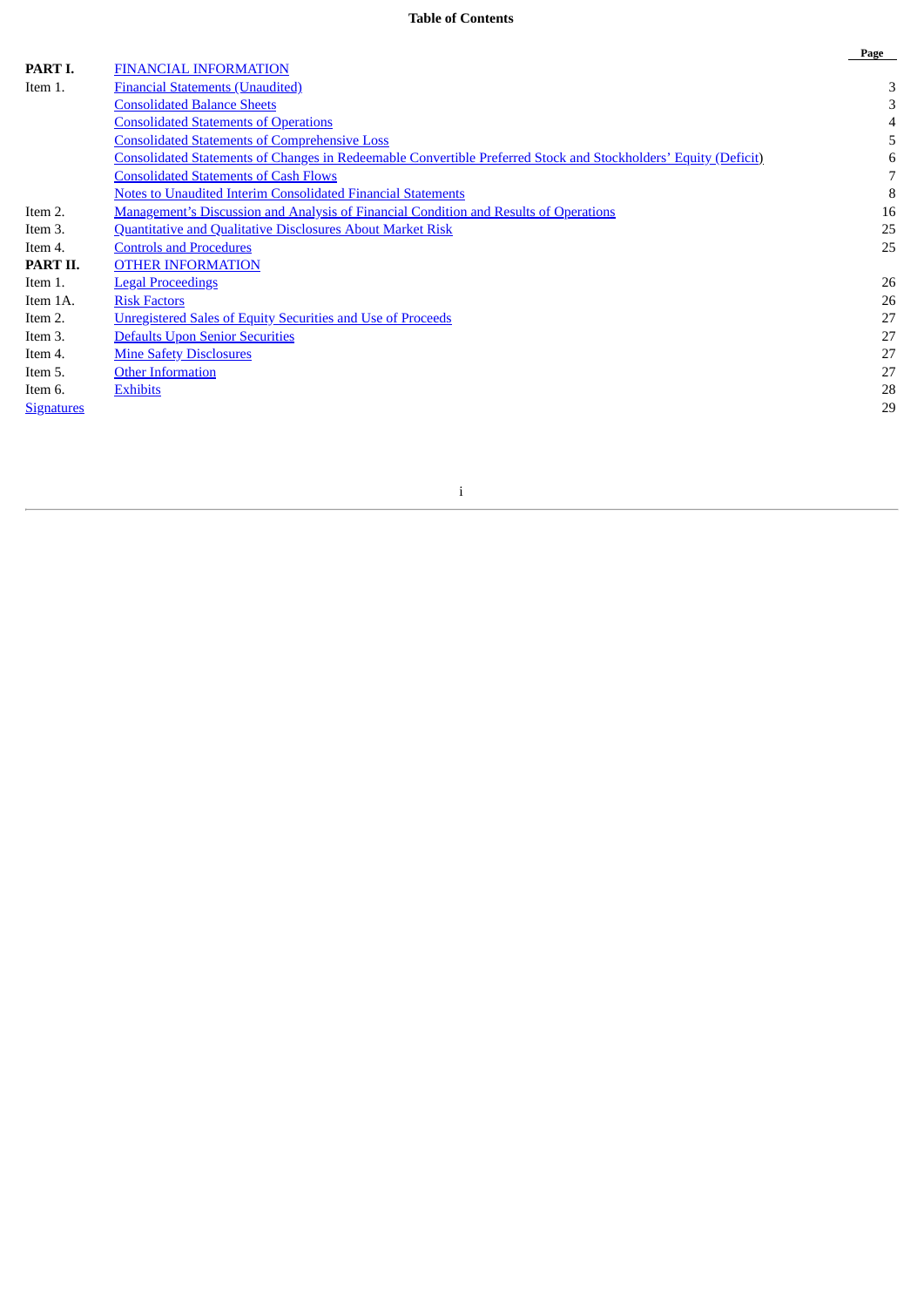#### **CAUTIONARY NOTE REGARDING FORWARD-LOOKING STATEMENTS**

This Quarterly Report on Form 10-Q contains forward-looking statements within the meaning of the safe harbor provisions of Section 27A of the Securities Act of 1933, as amended, or the Securities Act, and Section 21E of the Securities Exchange Act of 1934, as amended, or the Exchange Act. All statements other than statements of historical facts contained in this Quarterly Report are forward-looking statements. In some cases, you can identify forward-looking statements by terms such as "may," "will," "should," "expect," "plan," "anticipate," "could," "intend," "target," "project," "contemplate," "believe," "estimate," "predict," "potential" or "continue" or the negative of these terms or other similar expressions, although not all forward-looking statements contain these words. All statements other than statements of historical fact contained in this Quarterly Report, including without limitation statements regarding our plans to develop and commercialize our product candidates, the timing of our ongoing or planned clinical trials, the timing of and our ability to obtain and maintain regulatory approvals, the anticipated direct and indirect impact of the COVID-19 pandemic on our business and operations, including manufacturing, research and development costs, clinical trials and employees, the clinical utility of our product candidates, our commercialization, marketing and manufacturing capabilities and strategy, our expectations about the willingness of healthcare professionals to use our product candidates, the sufficiency of our cash, cash equivalents and short-term investments, and the plans and objectives of management for future operations and capital expenditures are forward-looking statements.

The forward-looking statements in this Quarterly Report are only predictions and are based largely on our current expectations and projections about future events and financial trends that we believe may affect our business, financial condition and results of operations. These forwardlooking statements speak only as of the date of this Quarterly Report and are subject to a number of known and unknown risks, uncertainties and assumptions that could cause actual results to differ materially from those projected in the forward-looking statements, including, but not limited to, the following: our limited operating history; anticipating continued losses for the foreseeable future; needing substantial funding and the ability to raise capital; our dependence on avasopasem manganese (GC4419); uncertainties inherent in the conduct of clinical trials; difficulties or delays enrolling patients in clinical trials; the FDA's acceptance of data from clinical trials outside the United States; undesirable side effects from our product candidates; risks relating to the regulatory approval process; failure to capitalize on more profitable product candidates or indications; ability to receive Breakthrough Therapy Designation or Fast Track Designation for product candidates; failure to obtain regulatory approval of product candidates in the United States or other jurisdictions; ongoing regulatory obligations and continued regulatory review; risks related to commercialization; risks related to competition; ability to retain key employees and manage growth; risks related to intellectual property; inability to maintain collaborations or the failure of these collaborations; our reliance on third parties; the possibility of system failures or security breaches; liability related to the privacy of health information obtained from clinical trials and product liability lawsuits; unfavorable pricing regulations, third-party reimbursement practices or healthcare reform initiatives; environmental, health and safety laws and regulations; the impact of the COVID-19 pandemic on our business and operations, including preclinical studies and clinical trials, and general economic conditions; risks related to ownership of our common stock; significant costs as a result of operating as a public company; and those described under the sections in our Annual Report on Form 10-K for the year ended December 31, 2019 and this Quarterly Report entitled "Risk Factors" and "Management's Discussion and Analysis of Financial Condition and Results of Operations".

Because forward-looking statements are inherently subject to risks and uncertainties, some of which cannot be predicted or quantified and some of which are beyond our control, you should not rely on these forward-looking statements as predictions of future events. Moreover, we operate in an evolving environment. New risk factors and uncertainties may emerge from time to time, and it is not possible for management to predict all risk factors and uncertainties. Except as required by applicable law, we do not plan to publicly update or revise any forward-looking statements contained herein, whether as a result of any new information, future events, changed circumstances or otherwise.

ii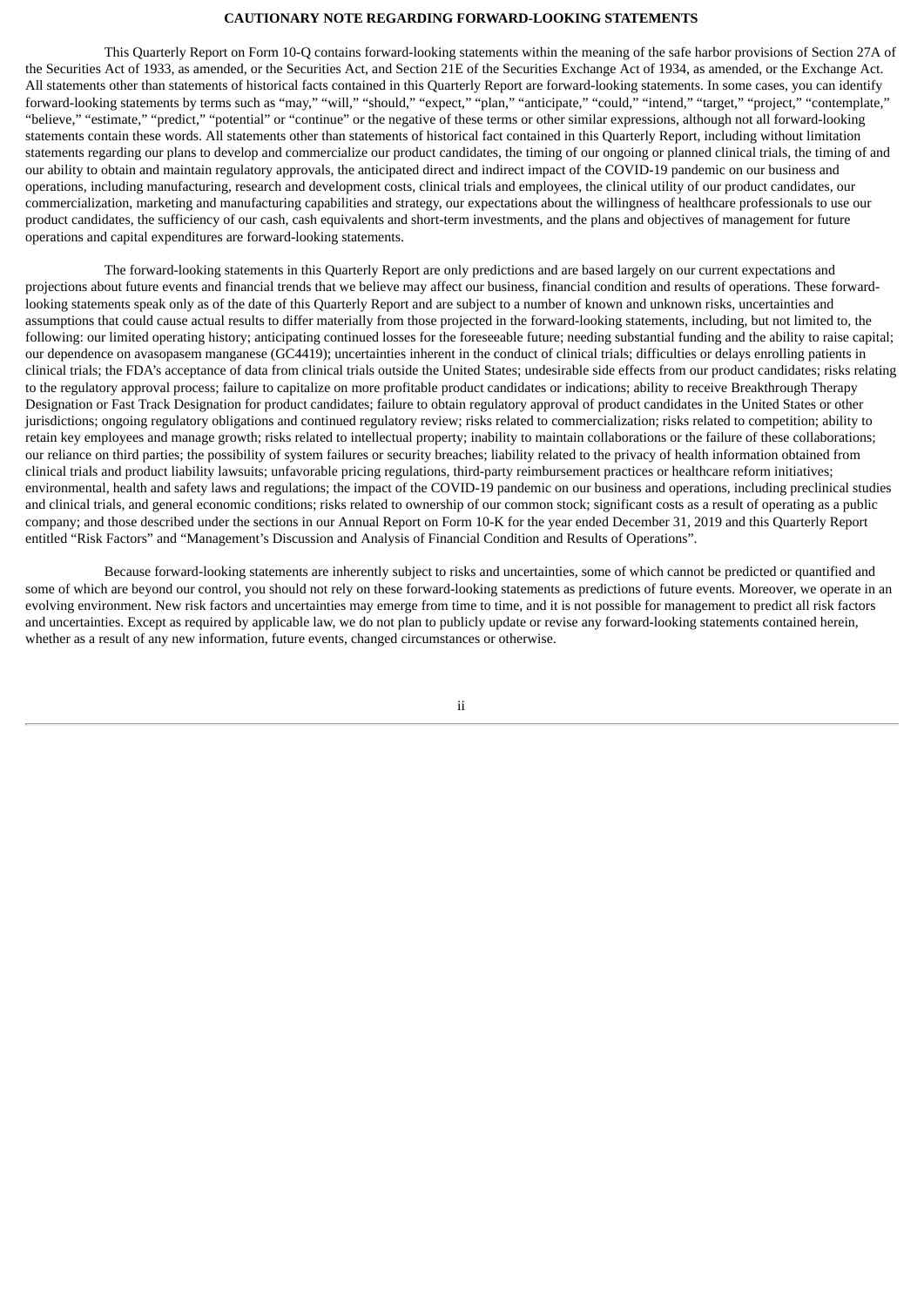#### **PART I—FINANCIAL INFORMATION**

#### **GALERA THERAPEUTICS, INC. CONSOLIDATED BALANCE SHEETS (IN THOUSANDS EXCEPT SHARE AND PER-SHARE AMOUNTS) (unaudited)**

<span id="page-3-1"></span><span id="page-3-0"></span>

|                                                                                        |              | March 31,<br>2020 | December 31,<br>2019 |           |  |
|----------------------------------------------------------------------------------------|--------------|-------------------|----------------------|-----------|--|
| <b>Assets</b>                                                                          |              |                   |                      |           |  |
| Current assets:                                                                        |              |                   |                      |           |  |
| Cash and cash equivalents                                                              | \$           | 21,578            | \$                   | 18,356    |  |
| Short-term investments                                                                 |              | 98,939            |                      | 93,934    |  |
| Prepaid expenses and other current assets                                              |              | 4,501             |                      | 5,280     |  |
| Total current assets                                                                   |              | 125,018           |                      | 117,570   |  |
| Property and equipment, net                                                            |              | 892               |                      | 934       |  |
| Acquired intangible asset                                                              |              | 2,258             |                      | 2,258     |  |
| Goodwill                                                                               |              | 881               |                      | 881       |  |
| Right-of-use lease asset                                                               |              | 745               |                      | 815       |  |
| Other assets                                                                           |              | 1,019             |                      | 918       |  |
| <b>Total assets</b>                                                                    | \$           | 130,813           | \$                   | 123,376   |  |
| Liabilities and stockholders' equity                                                   |              |                   |                      |           |  |
| Current liabilities:                                                                   |              |                   |                      |           |  |
| Accounts payable                                                                       | $\mathbb{S}$ | 6,640             | \$                   | 3,945     |  |
| Accrued expenses                                                                       |              | 5,723             |                      | 5,452     |  |
| Lease liability                                                                        |              | 285               |                      | 297       |  |
| Total current liabilities                                                              |              | 12,648            |                      | 9,694     |  |
| Royalty purchase liability                                                             |              | 64,346            |                      | 43,251    |  |
| Lease liability, net of current portion                                                |              | 472               |                      | 534       |  |
| Deferred tax liability                                                                 |              | 289               |                      | 289       |  |
| <b>Total liabilities</b>                                                               |              | 77,755            |                      | 53,768    |  |
| Stockholders' equity:                                                                  |              |                   |                      |           |  |
| Preferred stock, \$0.001 par value: 10,000,000 shares authorized; no shares issued and |              |                   |                      |           |  |
| outstanding.                                                                           |              |                   |                      |           |  |
| Common stock, \$0.001 par value: 200,000,000 shares authorized; 24,820,070 and         |              |                   |                      |           |  |
| 24,811,567 shares issued and outstanding at March 31, 2020 and December                |              |                   |                      |           |  |
| 31, 2019                                                                               |              | 25                |                      | 25        |  |
| Additional paid-in capital                                                             |              | 232,114           |                      | 230,895   |  |
| Accumulated other comprehensive income                                                 |              | 686               |                      | 38        |  |
| Accumulated deficit                                                                    |              | (179, 767)        |                      | (161,350) |  |
| Total stockholders' equity                                                             |              | 53,058            |                      | 69,608    |  |
| Total liabilities and stockholders' equity                                             | \$           | 130,813           | \$                   | 123,376   |  |

*See accompanying notes to unaudited interim consolidated financial statements.*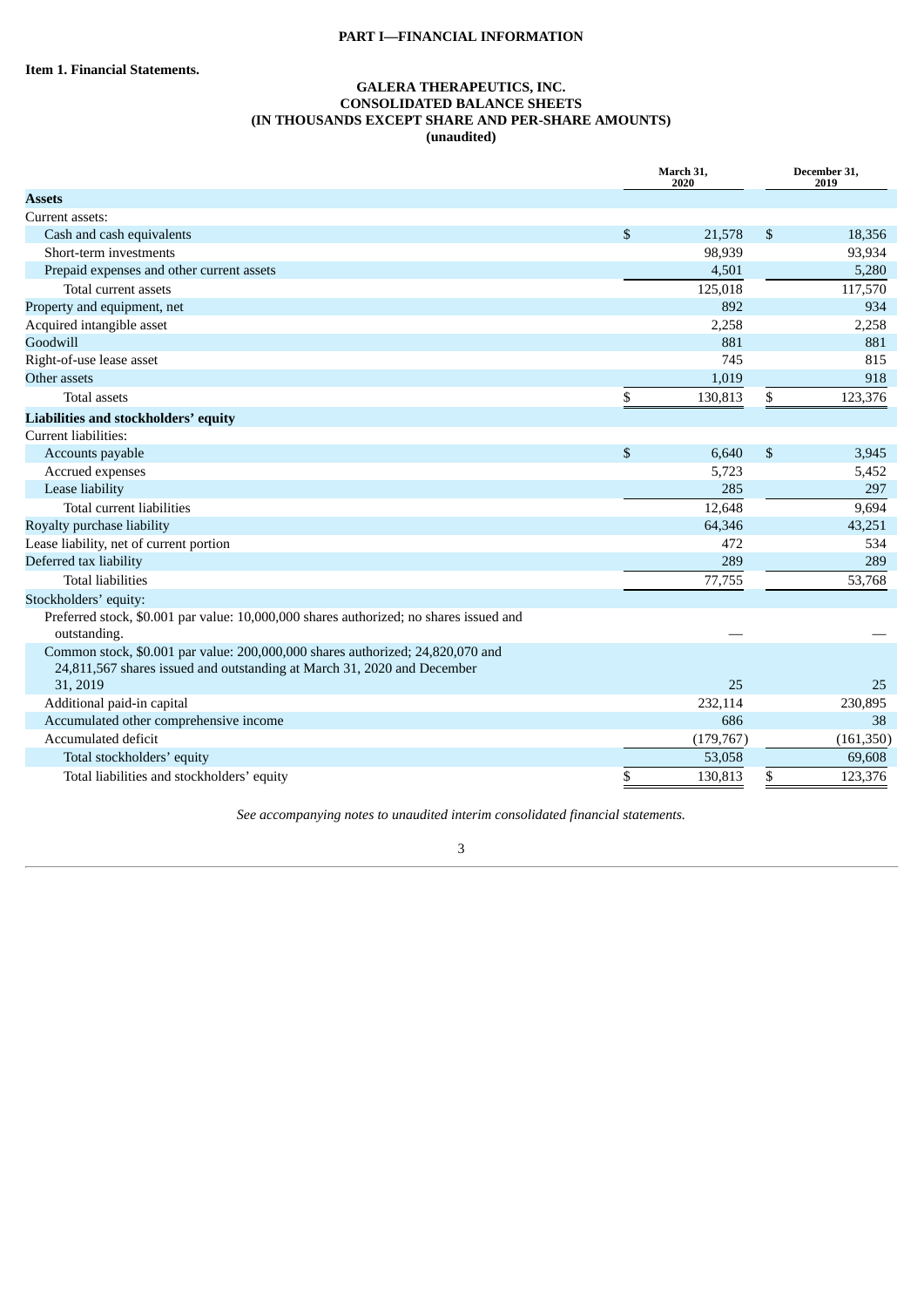#### **GALERA THERAPEUTICS, INC. CONSOLIDATED STATEMENTS OF OPERATIONS (IN THOUSANDS EXCEPT SHARE AND PER SHARE AMOUNTS) (unaudited)**

<span id="page-4-0"></span>

|                                                                           | Three months ended<br>March 31, |    |           |  |
|---------------------------------------------------------------------------|---------------------------------|----|-----------|--|
|                                                                           | 2020                            |    | 2019      |  |
| <b>Operating expenses:</b>                                                |                                 |    |           |  |
| Research and development                                                  | \$<br>14,252                    | \$ | 8,502     |  |
| General and administrative                                                | 3,566                           |    | 1,894     |  |
| Loss from operations                                                      | (17, 818)                       |    | (10, 396) |  |
| Other income (expenses):                                                  |                                 |    |           |  |
| Interest income                                                           | 468                             |    | 457       |  |
| Interest expense                                                          | (1,095)                         |    | (439)     |  |
| Foreign currency loss                                                     | 28                              |    | 29        |  |
| Net loss                                                                  | (18, 417)                       |    | (10, 349) |  |
| Accretion of redeemable convertible preferred stock to redemption         |                                 |    |           |  |
| value                                                                     |                                 |    | (2,011)   |  |
| Net loss attributable to common stockholders                              | (18, 417)                       |    | (12,360)  |  |
| Net loss per share of common stock, basic and diluted                     | (0.74)                          |    | (41.12)   |  |
| Weighted-average shares of common stock outstanding, basic and<br>diluted | 24,815,024                      |    | 300,597   |  |

*See accompanying notes to unaudited interim consolidated financial statements.*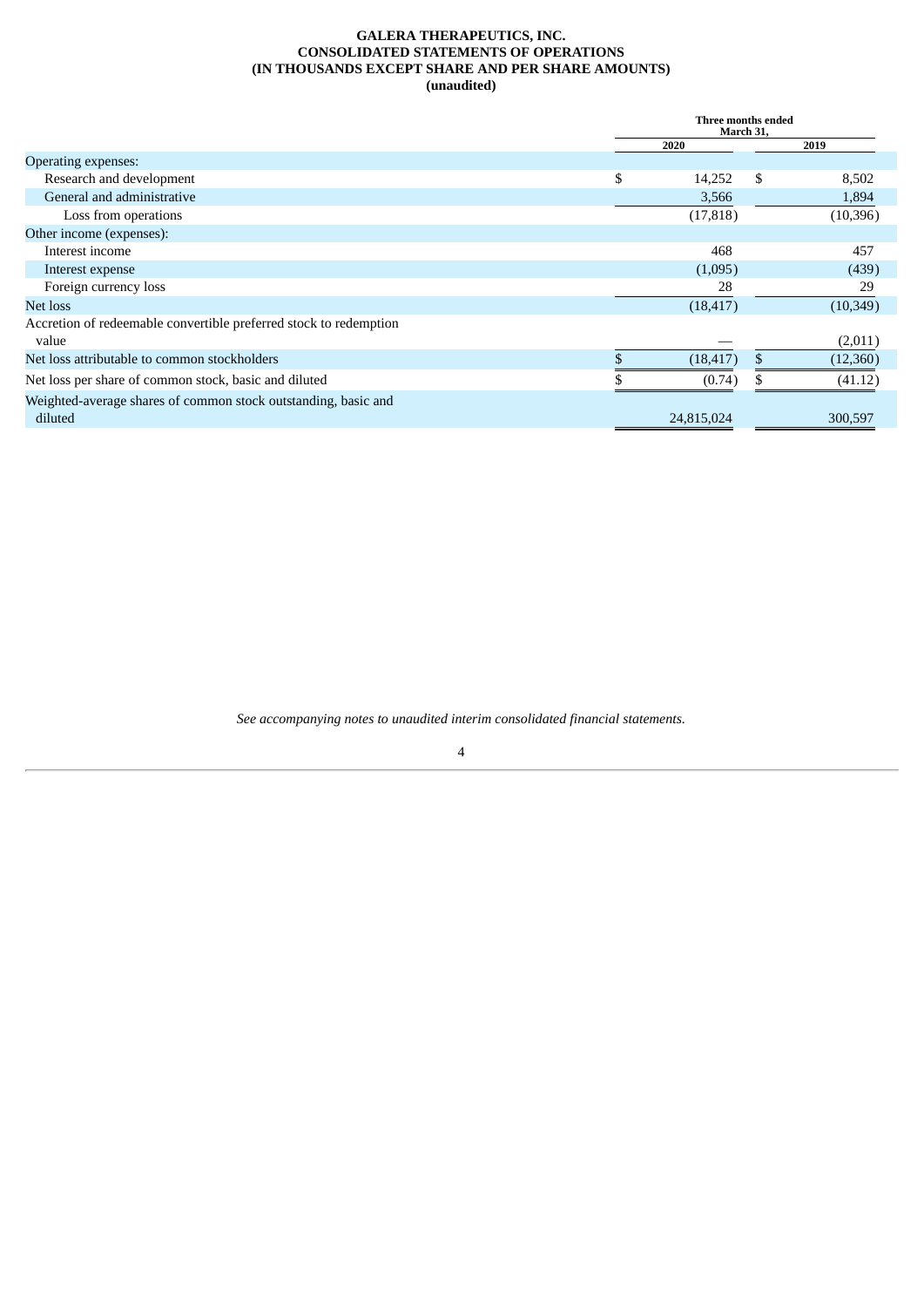#### **GALERA THERAPEUTICS, INC. CONSOLIDATED STATEMENTS OF COMPREHENSIVE LOSS (IN THOUSANDS) (unaudited)**

<span id="page-5-0"></span>

|                                           |      | Three months ended<br>March 31, |  |           |  |
|-------------------------------------------|------|---------------------------------|--|-----------|--|
|                                           | 2020 |                                 |  | 2019      |  |
| Net loss                                  |      | (18, 417)                       |  | (10, 349) |  |
| Unrealized gain on short-term investments |      | 648                             |  | 10        |  |
| Comprehensive loss                        |      | (17,769)                        |  | (10,339)  |  |

*See accompanying notes to unaudited interim consolidated financial statements.*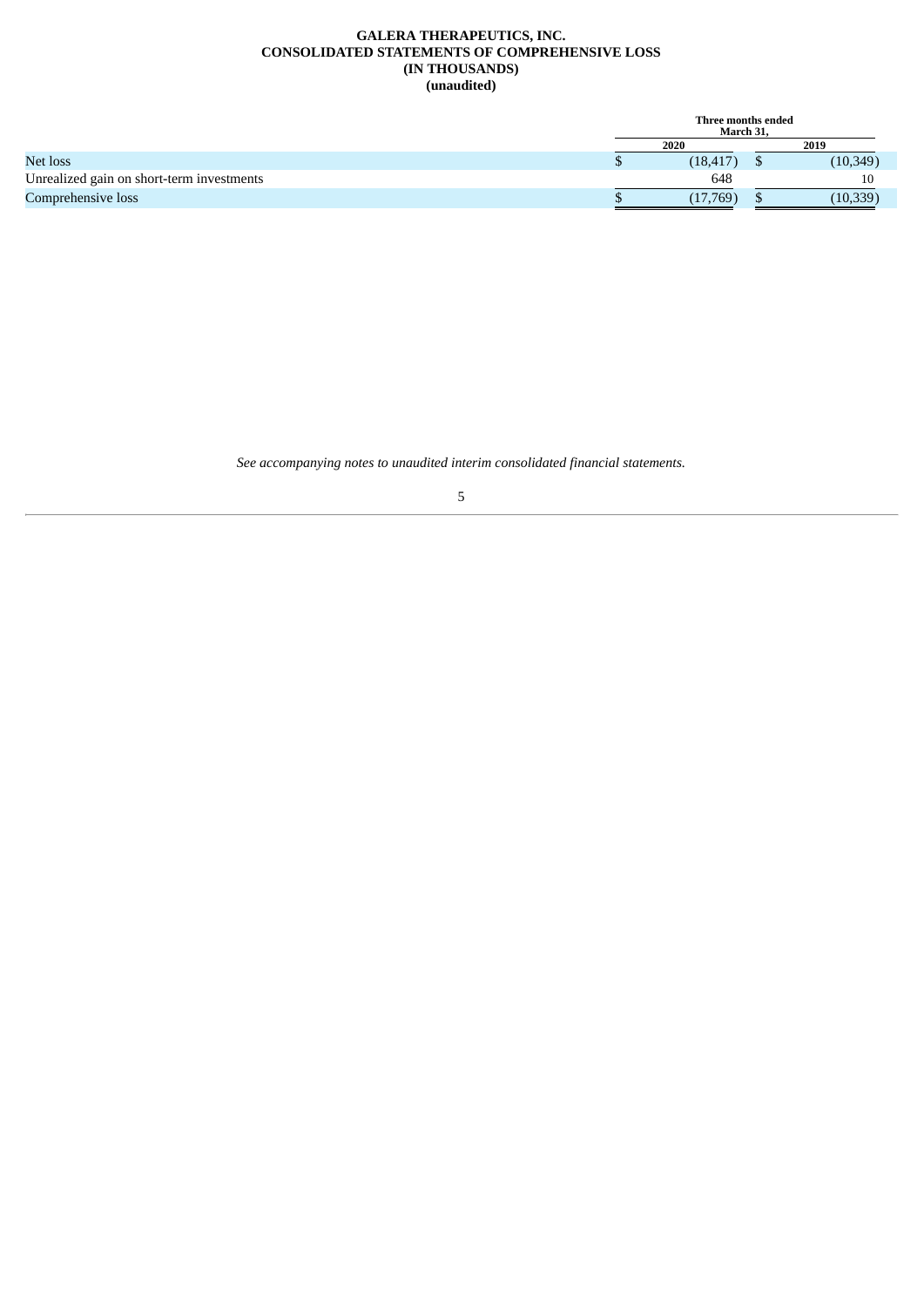# GALERA THERAPEUTICS, INC.<br>CONSOLIDATED STATEMENTS OF CHANGES IN REDEEMABLE CONVERTIBLE PREFERRED STOCK AND<br>STOCKHOLDERS' EQUITY (DEFICIT)<br>(IN THOUSANDS EXCEPT SHARE AMOUNTS)<br>unaudited)

<span id="page-6-0"></span>

|                                                                               |                                                  |               |                     |                    |                          | <b>Additional</b>            |              | <b>Accumulated</b><br>other                  |              |                          |              | <b>Total</b>                  |
|-------------------------------------------------------------------------------|--------------------------------------------------|---------------|---------------------|--------------------|--------------------------|------------------------------|--------------|----------------------------------------------|--------------|--------------------------|--------------|-------------------------------|
|                                                                               |                                                  |               | <b>Common stock</b> |                    |                          | paid-in                      |              | comprehensive                                |              | Accumulated              |              | Stockholders'                 |
|                                                                               |                                                  |               | <b>Shares</b>       |                    | <b>Amount</b>            | capital                      |              | income                                       |              | <b>Deficit</b>           |              | Equity                        |
| Balance at January 1, 2020                                                    |                                                  |               | 24,811,567          | $\mathbf{s}$       | 25                       | \$<br>230,895                | $\mathbf{s}$ | 38                                           | \$           | (161,350)                | \$           | 69,608                        |
| Share-based compensation<br>expense                                           |                                                  |               |                     |                    |                          | 1,210                        |              |                                              |              |                          |              | 1,210                         |
| Exercise of stock options                                                     |                                                  |               | 8,503               |                    | $\overline{\phantom{a}}$ | 9                            |              |                                              |              | $\overline{\phantom{a}}$ |              | 9                             |
| Unrealized gain on short-term<br>investments                                  |                                                  |               | -                   |                    |                          |                              |              | 648                                          |              |                          |              | 648                           |
| Net loss                                                                      |                                                  |               |                     |                    |                          | _                            |              |                                              |              | (18, 417)                |              | (18, 417)                     |
| Balance at March 31, 2020                                                     |                                                  |               | 24,820,070          |                    | 25                       | 232,114                      |              | 686                                          |              | (179, 767)               |              | 53,058                        |
|                                                                               | <b>Redeemable convertible</b><br>preferred stock |               | <b>Common stock</b> |                    |                          | <b>Additional</b><br>paid-in |              | <b>Accumulated</b><br>other<br>comprehensive |              | Accumulated              |              | <b>Total</b><br>Stockholders' |
|                                                                               | <b>Shares</b>                                    | <b>Amount</b> | <b>Shares</b>       |                    | <b>Amount</b>            | capital                      |              | income                                       |              | Deficit                  |              | <b>Deficit</b>                |
| Balance at January 1, 2019                                                    | 96,385,795                                       | \$<br>165,902 | 300,597             | $\mathbf{\hat{s}}$ |                          |                              |              | 3                                            | $\mathbf{s}$ | (104, 823)               | $\mathbf{s}$ | (104, 820)                    |
| Share-based compensation<br>expense                                           |                                                  |               |                     |                    |                          | 499                          |              |                                              |              |                          |              | 499                           |
| Accretion of redeemable<br>convertible preferred stock<br>to redemption value |                                                  | 2,011         |                     |                    |                          | (499)                        |              |                                              |              | (1,512)                  |              | (2,011)                       |
|                                                                               |                                                  |               |                     |                    |                          |                              |              |                                              |              |                          |              |                               |
| Unrealized gain on short-term<br>investments                                  |                                                  |               |                     |                    |                          |                              |              | 10                                           |              | -                        |              | 10                            |
| Net loss                                                                      |                                                  | _             |                     |                    |                          |                              |              | $\overline{\phantom{a}}$                     |              | (10, 349)                |              | (10, 349)                     |

*See accompanying notes to unaudited interim consolidated financial statements.*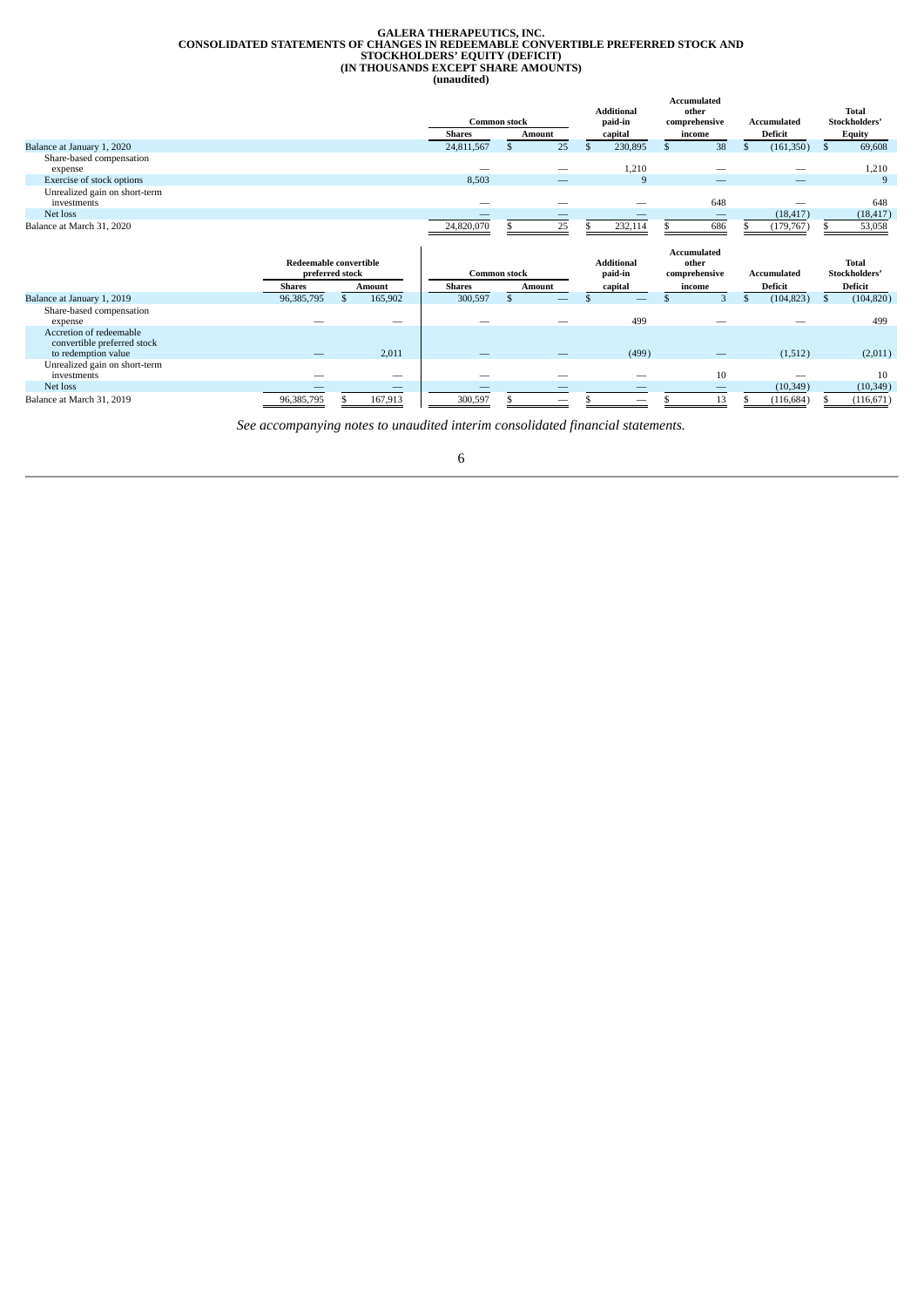#### **GALERA THERAPEUTICS, INC. CONSOLIDATED STATEMENTS OF CASH FLOWS (IN THOUSANDS) (unaudited)**

<span id="page-7-0"></span>

|                                                                                         | Three months ended<br>March 31, |           |    |           |
|-----------------------------------------------------------------------------------------|---------------------------------|-----------|----|-----------|
|                                                                                         |                                 | 2020      |    | 2019      |
| <b>Operating activities:</b>                                                            |                                 |           |    |           |
| Net loss                                                                                | \$                              | (18, 417) | \$ | (10, 349) |
| Adjustments to reconcile net loss to net cash used in operating activities:             |                                 |           |    |           |
| Depreciation                                                                            |                                 | 80        |    | 46        |
| Noncash interest expense                                                                |                                 | 1,095     |    | 439       |
| Share-based compensation expense                                                        |                                 | 1,210     |    | 499       |
| Reserve for tax incentive receivable                                                    |                                 |           |    | 241       |
| Deferred rent                                                                           |                                 |           |    | (1)       |
| Changes in operating assets and liabilities:                                            |                                 |           |    |           |
| Tax incentive receivable                                                                |                                 |           |    | 629       |
| Prepaid expenses and other current assets                                               |                                 | 780       |    | (1,072)   |
| Other assets                                                                            |                                 | (31)      |    | (2)       |
| Accounts payable                                                                        |                                 | 2,695     |    | 261       |
| Accrued expense and other liabilities                                                   |                                 | 196       |    | 380       |
| Cash used in operating activities                                                       |                                 | (12, 392) |    | (8,929)   |
| <b>Investing activities:</b>                                                            |                                 |           |    |           |
| Purchases of short-term investments                                                     |                                 | (21, 107) |    | (12, 160) |
| Proceeds from sales of short-term investments                                           |                                 | 16,750    |    | 15,059    |
| Purchase of property and equipment                                                      |                                 | (38)      |    | (303)     |
| Cash provided by (used in) investing activities                                         |                                 | (4, 395)  |    | 2,596     |
| <b>Financing activities:</b>                                                            |                                 |           |    |           |
| Proceeds from royalty purchase agreement                                                |                                 | 20,000    |    |           |
| Proceeds from exercise of stock options                                                 |                                 | 9         |    |           |
| Cash provided by financing activities                                                   |                                 | 20,009    |    |           |
| Net increase (decrease) in cash and cash equivalents                                    |                                 | 3,222     |    | (6, 333)  |
| Cash and cash equivalents at beginning of period                                        |                                 | 18,356    |    | 14,811    |
| Cash and cash equivalents at end of period                                              | \$                              | 21,578    | \$ | 8,478     |
| Supplemental schedule of non-cash financing activities:                                 |                                 |           |    |           |
| Accretion of redeemable convertible preferred stock to redemption value                 | \$                              |           | \$ | 2,011     |
| Deferred offering costs included in accounts payable and accrued expenses               | \$                              |           | \$ | 1,408     |
| Initial recognition of operating lease right-of-use asset and operating lease liability | \$                              |           | \$ | 1,084     |

*See accompanying notes to unaudited interim consolidated financial statements.*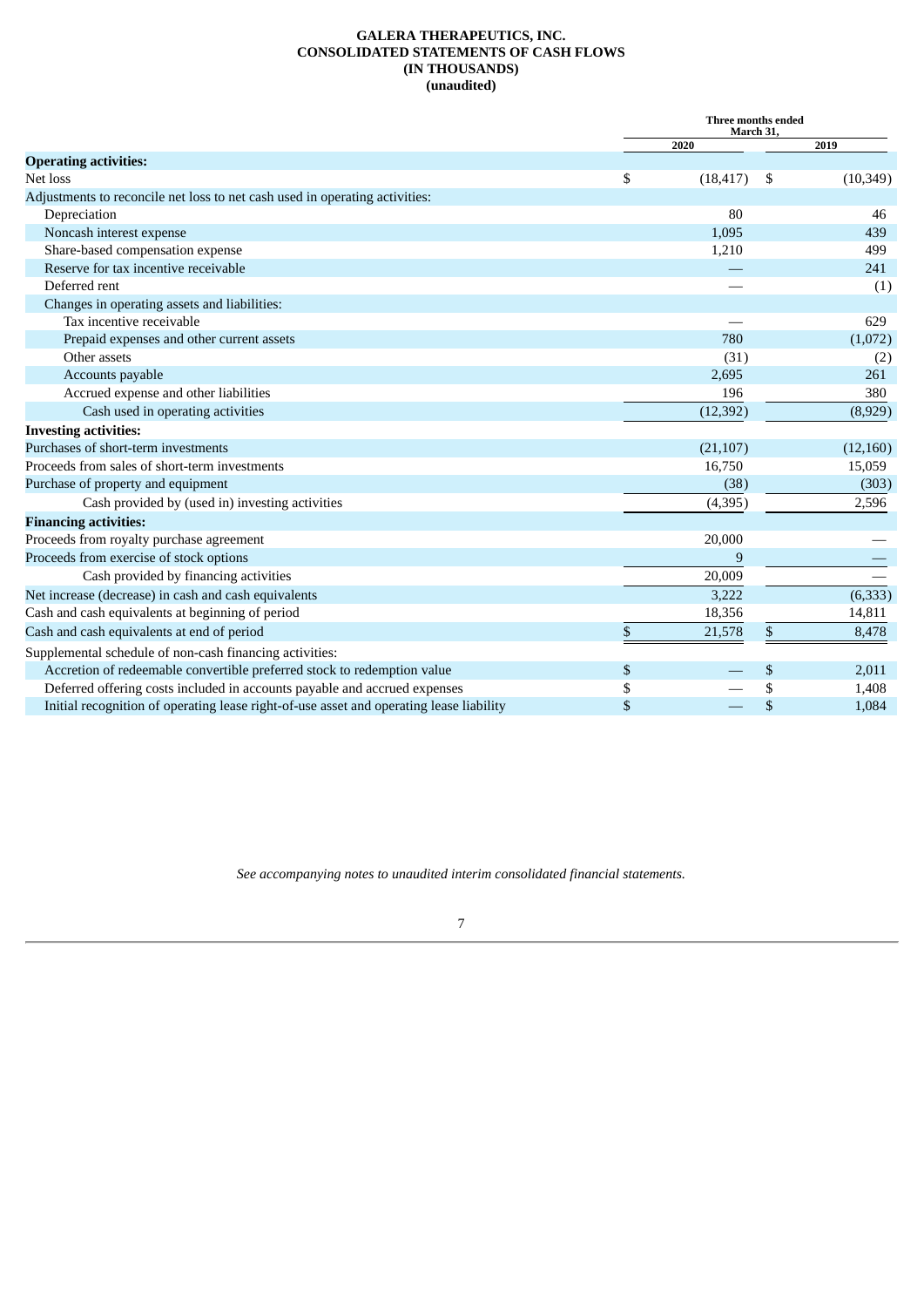#### <span id="page-8-0"></span>**1. Organization and description of business**

Galera Therapeutics, Inc. was incorporated as a Delaware corporation on November 19, 2012 (inception) and together with its subsidiaries, (the Company, or Galera) is a clinical stage biopharmaceutical company focused on developing and commercializing a pipeline of novel, proprietary therapeutics that have the potential to transform radiotherapy in cancer. The Company's lead product candidate, avasopasem manganese (GC4419, also referred to as avasopasem), is a potent and highly selective small molecule dismutase mimetic being developed for the reduction of severe oral mucositis (SOM). In February 2018, the U.S. Food and Drug Administration (FDA) granted Breakthrough Therapy Designation to avasopasem for the reduction of SOM induced by radiotherapy with or without systemic therapy. The Company is currently evaluating avasopasem in a Phase 3 registrational trial (referred to as the ROMAN trial) for its ability to reduce the incidence and severity of SOM induced by radiotherapy in patients with locally advanced head and neck cancer (HNC), its lead indication, and in a Phase 2a trial for its ability to reduce the incidence of esophagitis induced by radiotherapy in patients with lung cancer. In addition to developing avasopasem for the reduction of normal tissue toxicity from radiotherapy, the Company is developing its dismutase mimetics to increase the anti-cancer efficacy of higher daily doses of radiotherapy, including stereotactic body radiation therapy (SBRT). The Company's second dismutase mimetic product candidate, GC4711, is being developed to increase the anti-cancer efficacy of SBRT and has successfully completed Phase 1 trials of intravenous GC4711 in healthy volunteers. The Company plans to leverage its observations from the ongoing avasopasem SBRT pilot Phase 1b/2a trial in locally advanced pancreatic cancer (LAPC) to prepare a GC4711 SBRT combination Phase 1b/2a safety and anti-cancer efficacy trial in non-small cell lung cancer (NSCLC).

#### *Liquidity*

The Company has incurred recurring losses and negative cash flows from operations since inception and has an accumulated deficit of \$179.8 million as of March 31, 2020. The Company anticipates incurring additional losses until such time, if ever, that it can generate significant sales of its product candidates currently in development. The Company expects its existing cash, cash equivalents and short-term investments, together with the expected payments from Blackstone Life Sciences (formerly known as Clarus Ventures) in the amount of \$57.5 million upon the achievement of certain clinical enrollment milestones in the ROMAN trial and the anti-cancer program in combination with SBRT under the Royalty Agreement (as defined below) and Amendment No. 1 to the Royalty Agreement, will enable the Company to fund its operating expenses and capital expenditure requirements into the second half of 2022. See Notes 6 and 10.

On November 12, 2019, the Company completed an initial public offering (IPO) of its common stock, which resulted in the issuance and sale of 5,000,000 shares of its common stock at a public offering price of \$12.00 per share, generating net proceeds of \$53.1 million after deducting underwriting discounts and other offering costs. On December 9, 2019, in connection with the partial exercise of the over-allotment option granted to the underwriters of the Company's IPO, 445,690 additional shares of common stock were sold at the IPO price of \$12.00 per share, generating net proceeds of approximately \$5.0 million after deducting underwriting discounts and other offering costs. Upon the closing of the IPO, all outstanding shares of the Company's Series A, Series B and Series C redeemable convertible preferred stock were automatically converted into 19,061,502 shares of the Company's common stock.

#### **2. Basis of presentation and significant accounting policies**

The summary of significant accounting policies disclosed in the Company's annual consolidated financial statements for the years ended December 31, 2019 and 2018 included in the Company's annual report on Form 10-K filed with the Securities and Exchange Commission (SEC) on March 10, 2020 have not materially changed, except as set forth below.

#### *Basis of presentation and consolidation*

The accompanying unaudited interim consolidated financial statements have been prepared in conformity with U.S. generally accepted accounting principles (U.S. GAAP) for interim financial information. Any reference in these notes to applicable guidance is meant to refer to U.S. GAAP as found in the Accounting Standards Codification (ASC) and Accounting Standards Updates (ASU) of the Financial Accounting Standards Board (FASB).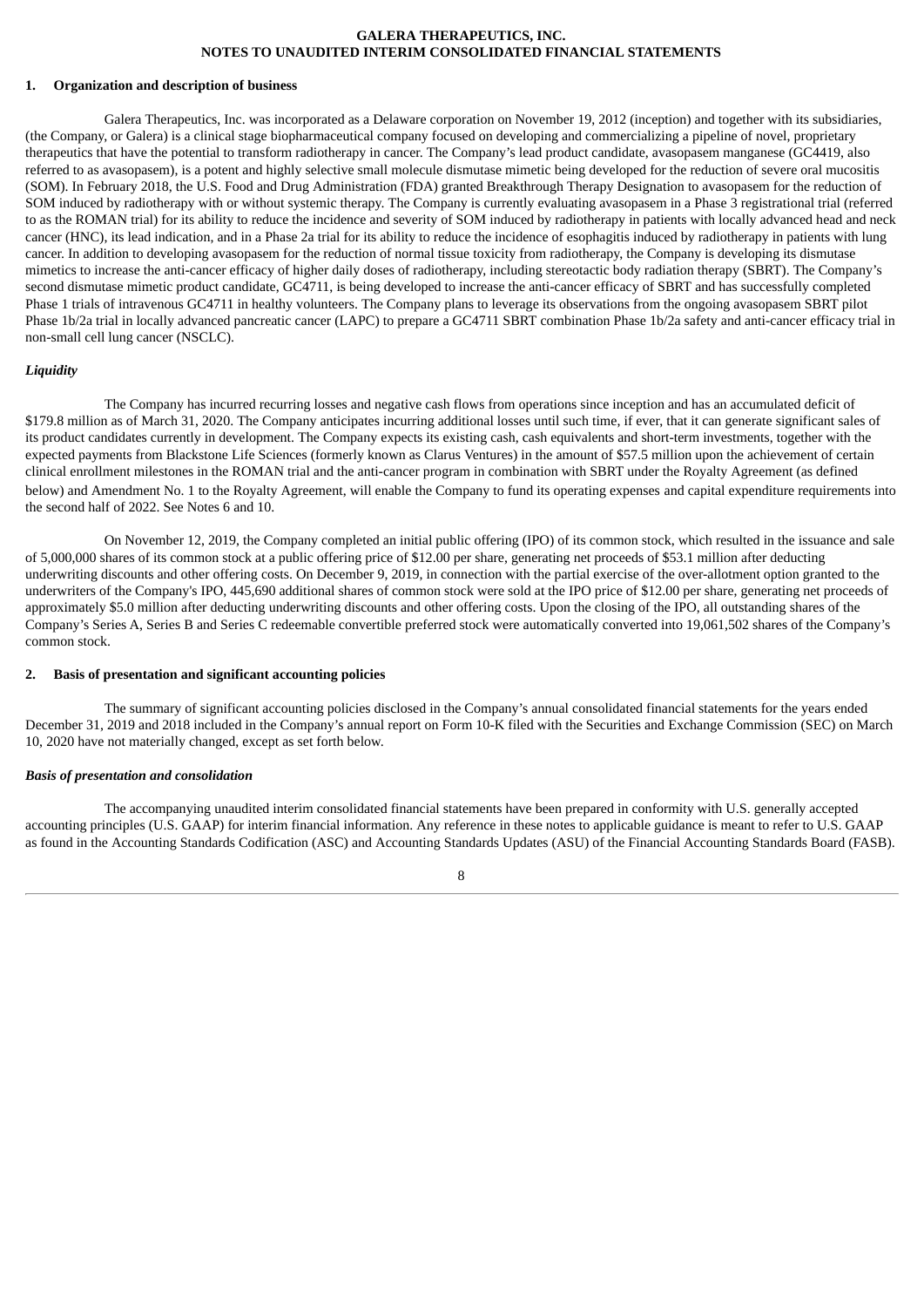In the opinion of management, the accompanying interim consolidated financial statements include all normal and recurring adjustments (which consist primarily of accruals, estimates and assumptions that impact the financial statements) considered necessary to present fairly the Company's financial position as of March 31, 2020 and its results of operations for the three months ended March 31, 2020 and 2019, and statements of changes in redeemable convertible preferred stock and stockholder's equity (deficit) and cash flows for the three months ended March 31, 2020 and 2019. Operating results for the three months ended March 31, 2020 are not necessarily indicative of the results that may be expected for the year ending December 31, 2020, or for any future period. The interim consolidated financial statements, presented herein, do not contain the required disclosures under U.S. GAAP for annual financial statements. Therefore, these interim consolidated financial statements should be read in conjunction with the annual audited consolidated financial statements and related notes as of and for the year ended December 31, 2019, included in the Company's annual report on Form 10-K and filed with the SEC on March 10, 2020.

#### *Use of estimates*

The preparation of unaudited interim consolidated financial statements in conformity with U.S. GAAP requires management to make estimates and assumptions that affect the reported amounts of assets and liabilities and disclosure of contingent assets and liabilities as of the date of the unaudited interim consolidated financial statements and the reported amounts of expenses during the reporting period. Actual results could differ from those estimates.

Estimates and assumptions are periodically reviewed and the effects of revisions are reflected in the unaudited interim consolidated financial statements in the period they are determined to be necessary. Significant areas that require management's estimates include the fair value of common stock, prior to the IPO, share-based compensation assumptions, royalty purchase liability assumptions and accrued clinical trial expense.

The full extent to which the COVID-19 pandemic will directly or indirectly impact our business, results of operations and financial condition, including manufacturing, clinical trials, research and development costs and employee-related amounts, will depend on future developments that are highly uncertain, including as a result of new information that may emerge concerning COVID-19 and the actions taken to contain or treat COVID-19, as well as the economic impact on local, regional, national and international customers and markets. Management has made estimates regarding the impact of COVID-19 within the Company's financial disclosures and there may be changes to those estimates in future periods. Actual results may differ from these estimates.

#### *Net loss per share*

Basic loss per share of common stock is computed by dividing net loss attributable to common stockholders by the weighted-average number of shares of common stock outstanding during each period. Diluted loss per share of common stock includes the effect, if any, from the potential exercise or conversion of securities, such as redeemable convertible preferred stock and stock options, which would result in the issuance of incremental shares of common stock. For diluted net loss per share, the weighted-average number of shares of common stock is the same for basic net loss per share due to the fact that when a net loss exists, dilutive securities are not included in the calculation as the impact is anti-dilutive.

The following potentially dilutive securities have been excluded from the computation of diluted weighted-average shares of common stock outstanding, as they would be anti-dilutive:

|                                        | March 31, |            |  |  |
|----------------------------------------|-----------|------------|--|--|
|                                        | 2020      | 2019       |  |  |
| Stock options                          | 4,557,673 | 3,142,879  |  |  |
| Redeemable convertible preferred stock |           | 19,061,502 |  |  |
|                                        | 4,557,673 | 22.204.381 |  |  |

Amounts in the above table reflect the common stock equivalents for the redeemable convertible preferred stock.

#### *Recent accounting pronouncements*

In August 2018, the FASB issued ASU No. 2018-13, *Fair Value Measurement (Topic 820): Disclosure Framework—Changes to the Disclosure Requirements for Fair Value Measurement*, which removes and modifies some existing disclosure requirements and adds others. This ASU is effective for all entities for fiscal years beginning after December 15, 2019, including

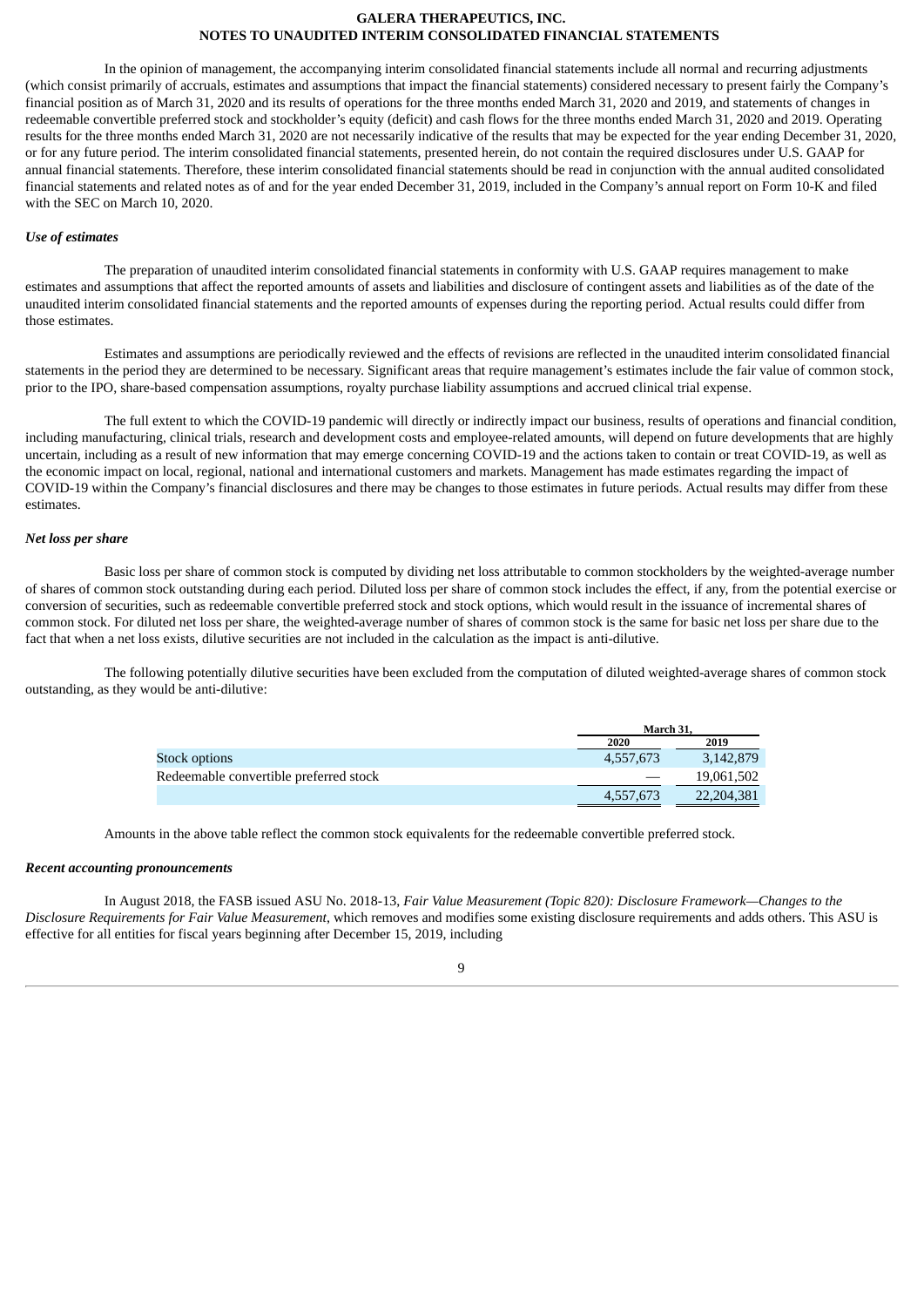interim periods therein. The Company adopted this ASU on January 1, 2020 and it did not have an impact on the Company's consolidated financial statements.

#### **3. Fair value measurements**

The Company utilizes valuation techniques that maximize the use of observable inputs and minimize the use of unobservable inputs to the extent possible. The Company determines fair value based on assumptions that market participants would use in pricing an asset or liability in the principal or most advantageous market. When considering market participant assumptions in fair value measurements, the following fair value hierarchy distinguishes between observable and unobservable inputs, which are categorized in one of the following levels:

- Level 1 Inputs: Unadjusted quoted prices in active markets for identical assets or liabilities accessible to the reporting entity at the measurement date.
- Level 2 Inputs: Other than quoted prices included in Level 1 inputs that are observable for the asset or liability, either directly or indirectly, for substantially the full term of the asset or liability.
- Level 3 Inputs: Unobservable inputs for the asset or liability used to measure fair value to the extent that observable inputs are not available, thereby allowing for situations in which there is little, if any, market activity for the asset or liability at measurement date.

The following table presents the Company's assets and liabilities that are measured at fair value on a recurring basis (amounts in thousands):

|                                                                                    | (Level 1) |           |     | March 31, 2020<br>(Level 2)           | (Level 3) |
|------------------------------------------------------------------------------------|-----------|-----------|-----|---------------------------------------|-----------|
| <b>Assets</b>                                                                      |           |           |     |                                       |           |
| Money market funds and U.S. Treasury obligations (included<br>in cash equivalents) | \$        | 19,946    | \$. |                                       |           |
| Short-term investments                                                             |           | 98,939    |     |                                       |           |
|                                                                                    |           | (Level 1) |     | <b>December 31, 2019</b><br>(Level 2) | (Level 3) |
| <b>Assets</b>                                                                      |           |           |     |                                       |           |
| Money market funds and U.S. Treasury obligations (included<br>in cash equivalents) | \$        | 17.447    | \$. |                                       |           |
| Short-term investments                                                             | \$        | 93,934    | S   |                                       |           |

There were no changes in valuation techniques during the three months ended March 31, 2020. The Company's short-term investment instruments are classified using Level 1 inputs within the fair value hierarchy because they are valued using quoted market prices, broker or dealer quotations, or alternative pricing sources with reasonable levels of price transparency.

#### **4. Property and equipment**

Property and equipment consist of (amounts in thousands):

|                                | March 31,<br>2020 |       |    | December 31,<br>2019 |
|--------------------------------|-------------------|-------|----|----------------------|
| Laboratory equipment           |                   | 786   | .S | 748                  |
| Computer hardware and software |                   | 218   |    | 218                  |
| Leasehold improvements         |                   | 262   |    | 262                  |
| Furniture and fixtures         |                   | 147   |    | 147                  |
| Property and equipment, gross  |                   | 1,413 |    | 1,375                |
| Less: Accumulated depreciation |                   | (521) |    | (441)                |
| Property and equipment, net    |                   | 892   |    | 934                  |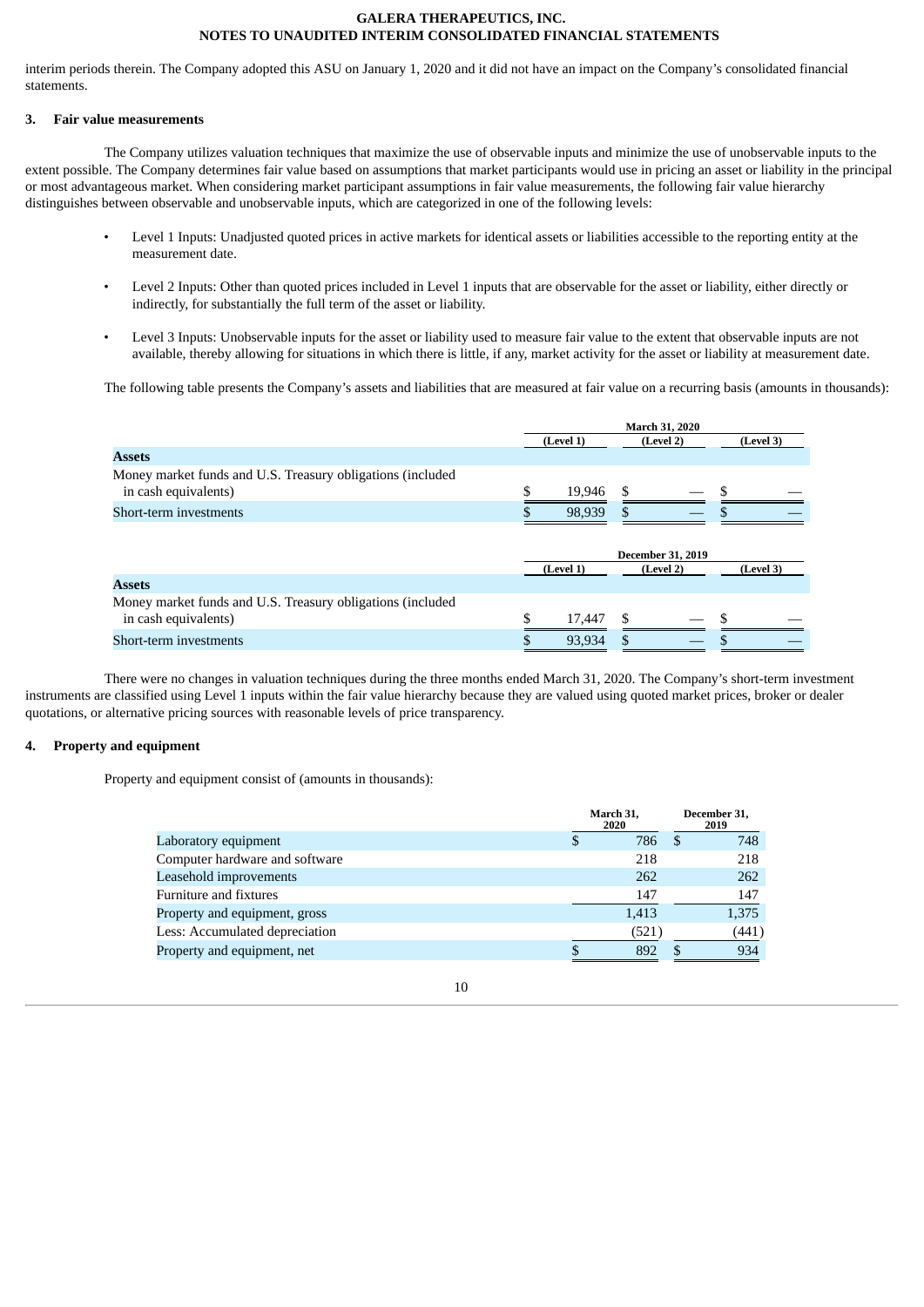Depreciation expense was \$80,000 and \$46,000 for the three months ended March 31, 2020 and 2019, respectively.

#### **5. Accrued expenses**

Accrued expenses consist of (amounts in thousands):

|                                      | March 31,<br>2020 | December 31,<br>2019 |       |  |
|--------------------------------------|-------------------|----------------------|-------|--|
| Compensation and related benefits    | 726               |                      | 1,160 |  |
| Research and development expenses    | 4.842             |                      | 3,882 |  |
| Professional fees and other expenses | 155               |                      | 410   |  |
|                                      | \$<br>5.723       |                      | 5.452 |  |

#### **6. Royalty purchase liability**

In November 2018, the Company entered into an Amended and Restated Purchase and Sale Agreement (the Royalty Agreement), with Clarus IV Galera Royalty AIV, L.P., Clarus IV-A, L.P., Clarus IV-B, L.P., Clarus IV-C, L.P. and Clarus IV-D, L.P. (collectively, Blackstone or Blackstone Life Sciences). Pursuant to the Royalty Agreement, Blackstone agreed to pay up to \$80.0 million (the Royalty Purchase Price) in four tranches of \$20.0 million each upon the achievement of specific Phase 3 clinical trial patient enrollment milestones. The Company received the first tranche of the Royalty Purchase Price in November 2018. In April 2019, the Company received \$20.0 million in connection with the achievement of the second milestone under the Royalty Agreement. In February 2020, the Company received a \$20.0 million payment in connection with the achievement of the third milestone under the Royalty Agreement.

The Company accounts for the Royalty Agreement as a debt instrument. The \$60.0 million proceeds from the first three tranches under the Royalty Agreement have been recorded as a liability on the Company's consolidated balance sheets. Interest expense is imputed based on the estimated royalty repayment period described below which results in a corresponding increase in the liability balance. The Company recognized \$1.1 million and \$0.4 million in noncash interest expense during the three months ended March 31, 2020 and 2019, respectively. As of March 31, 2020, the effective interest rate was 8.7%.

Blackstone is entitled to a mid single-digit percentage royalty based on the worldwide net sales of avasopasem and GC4711 (the Products). The royalty period will continue until the latest to occur of (i) the 12th anniversary of commercial launch of the Products, (ii) the expiration of the patents covering such Products, and (iii) the expiration of regulatory data protection or market exclusivity or similar regulatory protection afforded by the health authorities in such country, to the extent such protection or exclusivity effectively prevents generic versions of such Products from entering the market in such country.

If Blackstone fails to fund the remaining \$20.0 million Royalty Purchase Price within two days of the conditions to the payment of such tranche having been satisfied, the Company may terminate its obligation to accept such tranche. In such an event, the Company's royalty obligations to Blackstone shall be reduced to a low single-digit percentage.

The Royalty Agreement will remain in effect until the aggregate amount of the royalty payments paid to Blackstone exceeds a fixed singledigit multiple of the actual amount of the Royalty Purchase Price received by the Company, unless earlier terminated pursuant to the mutual written agreement of the Company and Blackstone.

On May 11, 2020, the Company entered into Amendment No. 1 to Amended and Restated Purchase and Sale Agreement with Clarus IV Galera Royalty AIV, L.P. See Note 10.

#### **7. Leases**

The Company has non-cancelable operating leases for office and laboratory space in Malvern, Pennsylvania and St. Louis, Missouri which, as of March 31, 2020, have remaining lease terms of approximately 3.0 and 0.9 years, respectively. The Company adopted ASC 842 on January 1, 2019 resulting in the recognition of a current operating lease liability of \$0.3 million and a noncurrent operating lease liability of \$0.8 million with a corresponding \$1.1 million right-of-use (ROU) asset, which was based on the present value of the minimum rental payments of the lease. The discount rate used to account for the Company's operating lease under ASC 842 is the Company's estimated incremental borrowing rate of 5.3%.

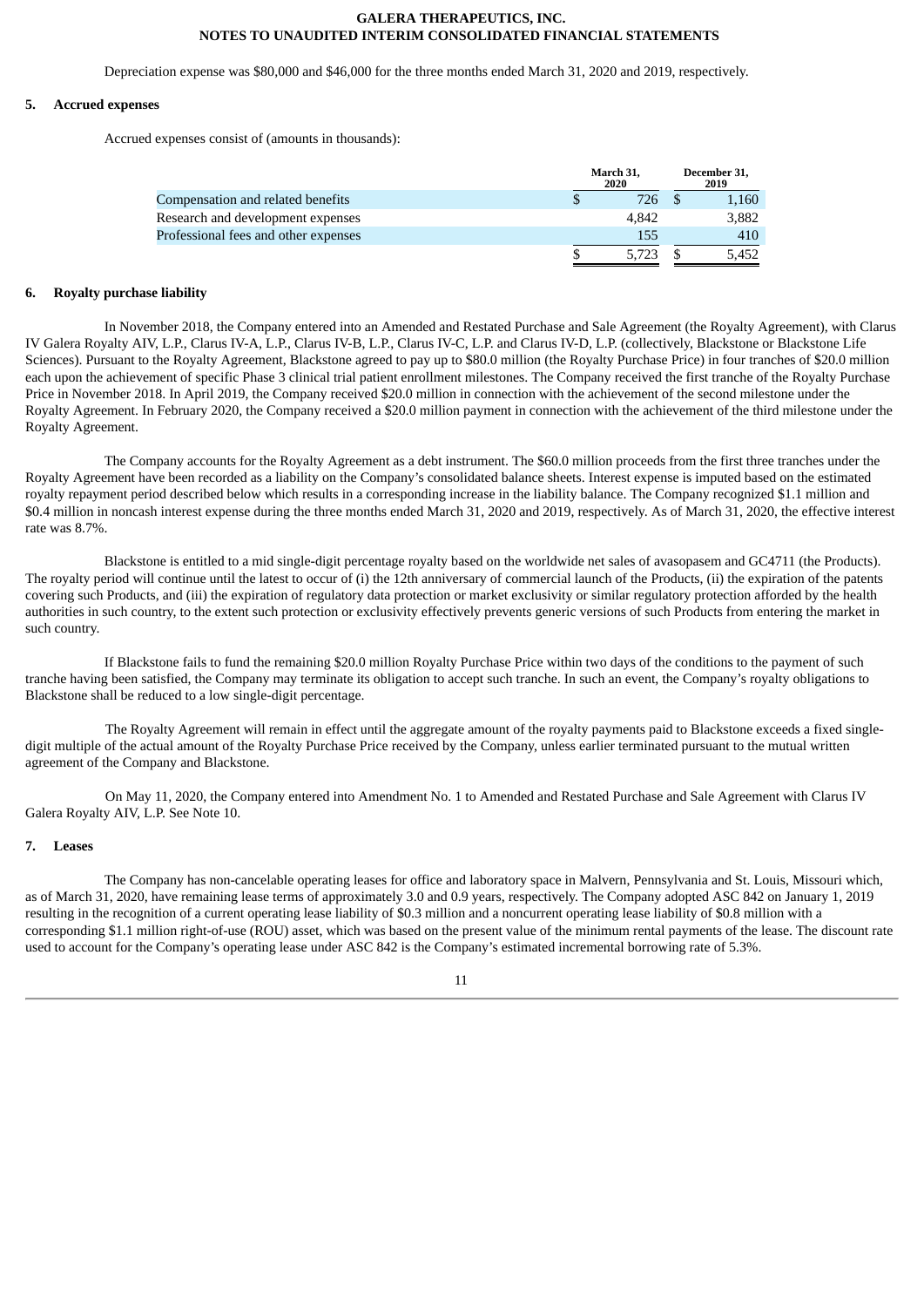Supplemental balance sheet information related to leases was as follows:

|                                                                | March 31,<br>2020 |     | December 31,<br>2019 |
|----------------------------------------------------------------|-------------------|-----|----------------------|
| <b>Operating Leases</b><br>Operating lease right-of-use assets |                   | 745 | 815                  |
|                                                                |                   |     |                      |
| Other current liabilities                                      |                   | 285 | 297                  |
| Operating lease liabilities                                    |                   | 472 | 534                  |
| Total operating lease liabilities                              |                   | 757 | 831                  |

The components of lease expense were as follows:

|                                   | Three months ended<br>March 31, |    |  |      |
|-----------------------------------|---------------------------------|----|--|------|
|                                   | 2020                            |    |  | 2019 |
| <b>Operating lease costs</b>      |                                 |    |  |      |
| Operating lease rental expense    |                                 | 74 |  | 52   |
| Interest on lease liabilities     |                                 | 10 |  | 14   |
| Total operating lease liabilities |                                 | 84 |  | 66   |

Supplemental cash flow information related to leases was as follows:

|                                                                        | Three months ended<br>March 31, |  |       |
|------------------------------------------------------------------------|---------------------------------|--|-------|
|                                                                        | 2020                            |  | 2019  |
| Cash paid for amounts included in the measurement of lease liabilities |                                 |  |       |
| Operating cash flows from operating leases                             | 84 S                            |  | 66    |
| Right-of-use assets obtained in exchange for lease obligation          |                                 |  |       |
| <b>Operating leases</b>                                                |                                 |  | 1.084 |

Future minimum rental payments under the Company's non-cancelable operating leases were as follows as of March 31, 2020 (amounts in thousands):

| Remainder of 2020      | J | 248  |
|------------------------|---|------|
| 2021                   |   | 259  |
| 2022                   |   | 260  |
| 2023                   |   | 44   |
| Total                  |   | 811  |
| Less: imputed interest |   | (54) |
|                        |   | 757  |

#### **8. Share-based compensation**

In connection with the Company's IPO, in November 2019, the Company's board of directors adopted and the Company's stockholders approved the Galera Therapeutics, Inc. 2019 Incentive Award Plan (the 2019 Plan), which became effective upon the effectiveness of the registration statement on Form S-1 for the IPO. Upon effectiveness of the 2019 Plan, the Company ceased granting new awards under the Prior Plan (as defined herein).

The 2019 Plan provides for the grant of incentive stock options, nonstatutory stock options, restricted stock awards, restricted stock units, stock appreciation rights and other stock-based awards. The number of shares of common stock initially available for issuance under the 2019 Plan is 1,948,970 shares of common stock plus the number of shares subject to awards outstanding under the Prior Plan that expire, terminate or are otherwise surrendered, cancelled, forfeited or repurchased by the Company on or after the effective date of the 2019 Plan. In addition, the number of shares of common stock available for issuance under the 2019 Plan is subject to an annual increase on the first day of each calendar year beginning on January 1, 2020 and ending on and including January 1, 2029 equal to the lesser of (i) 4% of the Company's outstanding shares of common stock on the final day of the immediately preceding calendar year, and (ii) such smaller number of shares of common stock as determined by the Company's board of directors. Pursuant to this provision, the Company added 992,463 shares to the total shares available for issuance under the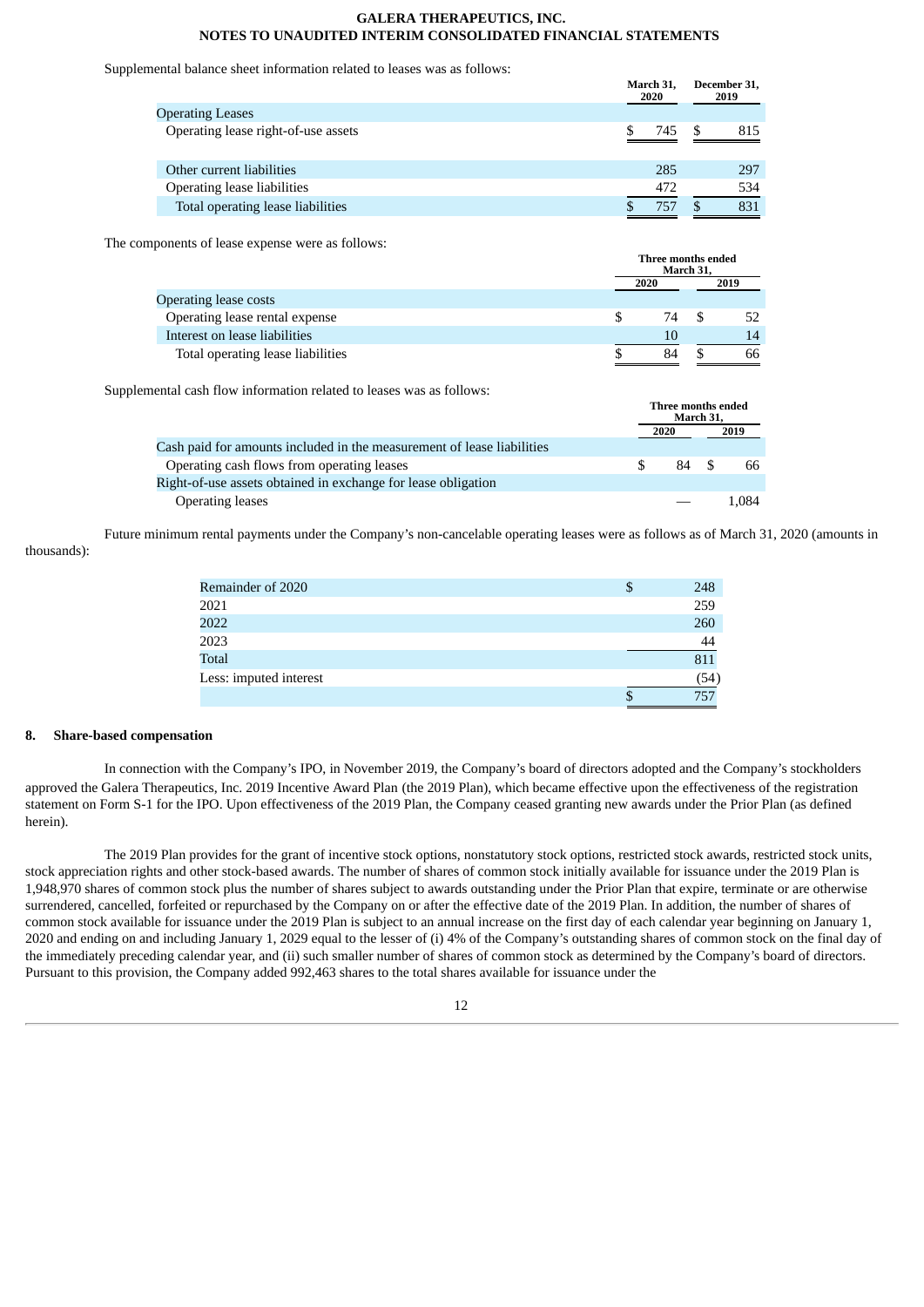2019 Plan effective January 1, 2020. The maximum number of shares of common stock that may be issued under the 2019 Plan upon the exercise of incentive stock options is 14,130,029.

In November 2019, the Company's board of directors adopted and the Company's stockholders approved the Galera Therapeutics, Inc. 2019 Employee Stock Purchase Plan (the ESPP). The ESPP allows employees to buy Company stock through after-tax payroll deductions at a discount from market value. The number of shares of common stock initially available for issuance under the ESPP is 243,621 shares of common stock plus an annual increase on the first day of each calendar year beginning on January 1, 2020 and ending on and including January 1, 2029 equal to the lesser of (i) 1% of the Company's outstanding shares of common stock on the final day of the immediately preceding calendar year and (ii) such smaller number of shares of common stock as determined by the Company's board of directors, provided that not more than 3,288,886 shares of common stock may be issued under the ESPP. Pursuant to this provision, the Company added 248,115 shares to the total shares available for issuance under the ESPP effective January 1, 2020.

In November 2012, the Company adopted the Equity Incentive Plan (the Prior Plan). The total number of shares authorized under the Prior Plan as of December 31, 2019 was 3,038,259, all of which were subject to outstanding awards. No further grants will be made under the Prior Plan; however, the Prior Plan continues to govern awards that are outstanding under it.

The Company's stock option awards vest based on the terms in the governing agreements and generally vest over four years and have a term of 10 years.

Share-based compensation expense was as follows for the three months ended March 31, 2020 and 2019 (in thousands):

|                            | Three months ended<br>March 31, |       |      |     |  |
|----------------------------|---------------------------------|-------|------|-----|--|
|                            |                                 | 2020  | 2019 |     |  |
| Research and development   |                                 | 594   |      | 238 |  |
| General and administrative |                                 | 616   |      | 261 |  |
|                            |                                 | 1,210 |      | 499 |  |

The following table summarizes the activity related to stock option grants for the three months ended March 31, 2020:

|                                               | <b>Shares</b> |    | Weighted<br>average<br>exercise<br>price per<br>share | Weighted-<br>average<br>remaining<br>contractual<br>life (years) |
|-----------------------------------------------|---------------|----|-------------------------------------------------------|------------------------------------------------------------------|
| Outstanding at January 1, 2020                | 3,537,946     | S  | 5.17                                                  |                                                                  |
| Granted                                       | 1,028,230     |    | 14.40                                                 |                                                                  |
| Exercised                                     | (8,503)       |    | 1.07                                                  |                                                                  |
| Forfeited                                     |               |    |                                                       |                                                                  |
| Outstanding at March 31, 2020                 | 4,557,673     | \$ | 7.26                                                  | 7.7                                                              |
| Vested and exercisable at March 31, 2020      | 2,189,443     | S  | 3.06                                                  | 5.9                                                              |
| Vested and expected to vest at March 31, 2020 | 4,557,673     | S  | 7.26                                                  | 7.7                                                              |

As of March 31, 2020, the unrecognized compensation cost was \$19.1 million and will be recognized over an estimated weighted-average amortization period of 3.5 years. The aggregate intrinsic value of options outstanding and options exercisable as of March 31, 2020 was \$16.6 million and \$14.3 million, respectively. Options granted during the three months ended March 31, 2020 and 2019 had weighted-average grant-date fair values of \$10.72 and \$5.45 per share, respectively.

The fair value of options is estimated using the Black-Scholes option pricing model, which takes into account inputs such as the exercise price, the estimated fair value of the underlying common stock at the grant date, expected term, expected stock price volatility, risk-free interest rate and dividend yield. The fair value of stock options during the three months ended March 31, 2020 and 2019 was determined using the methods and assumptions discussed below.

• The expected term of employee stock options with service-based vesting is determined using the "simplified" method, as prescribed in SEC's Staff Accounting Bulletin (SAB) No. 107, whereby the expected life equals the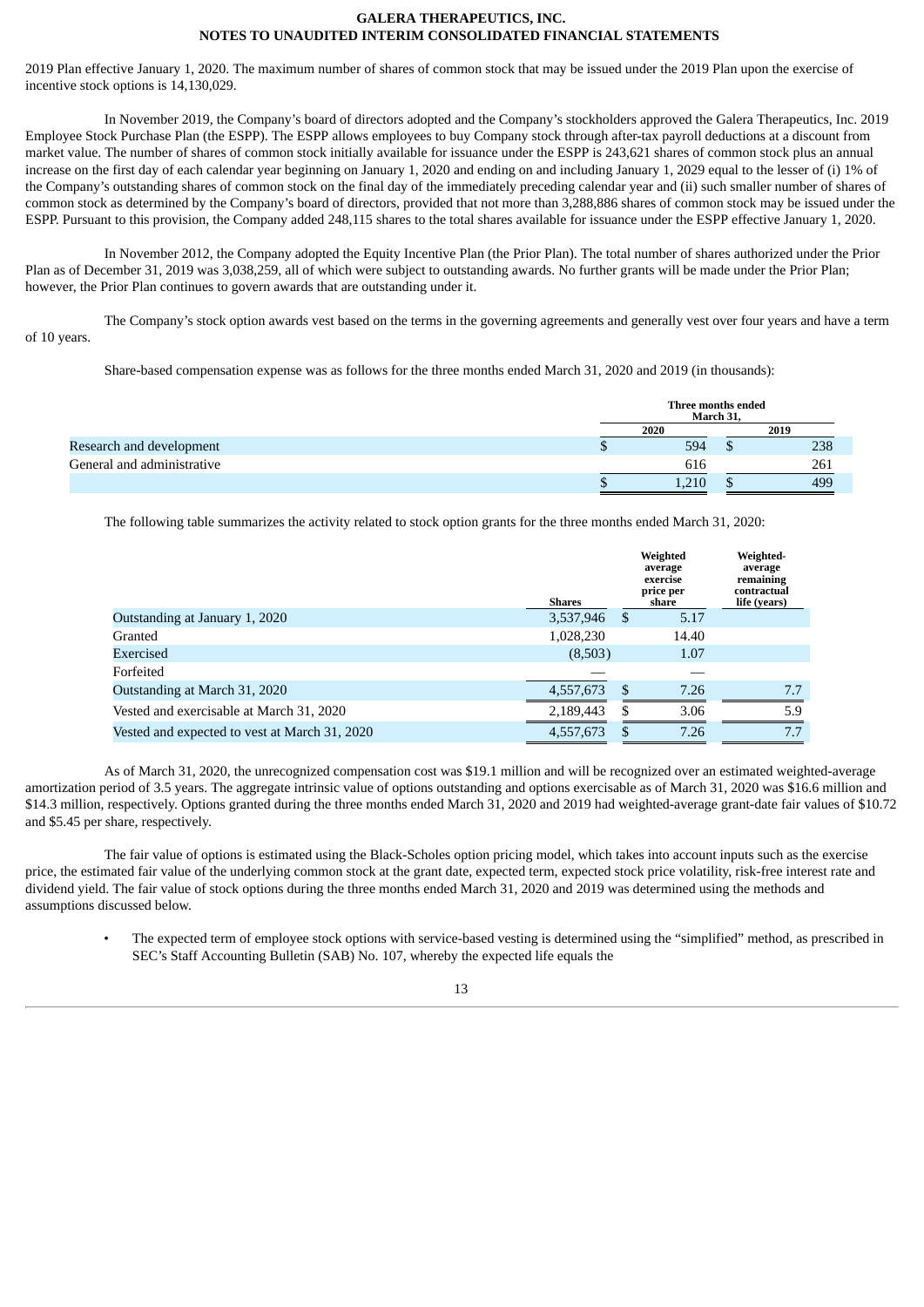arithmetic average of the vesting term and the original contractual term of the option due to the Company's lack of sufficient historical data. The expected term of nonemployee options is equal to the contractual term.

- The expected stock price volatility is based on historical volatilities of comparable public entities within the Company's industry which were commensurate with the expected term assumption as described in SAB No. 107.
- The risk-free interest rate is based on the interest rate payable on U.S. Treasury securities in effect at the time of grant for a period that is commensurate with the expected term.
- The expected dividend yield is 0% because the Company has not historically paid, and does not expect for the foreseeable future to pay, a dividend on its common stock.
- Prior to the Company's IPO, its board of directors had periodically estimated the fair value of the Company's common stock considering, among other things, contemporaneous valuations of its common stock prepared by an unrelated third-party valuation firm in accordance with the guidance provided by the American Institute of Certified Public Accountants 2013 Practice Aid, *Valuation of Privately-Held-Company Equity Securities Issued as Compensation.* Since the closing of the IPO, the Company's board of directors has determined the price per share value of the Company's common stock based on the closing price as reported by the NASDAQ Global Market on the date of the grant.

The grant date fair value of each option grant was estimated throughout the quarter using the Black-Scholes option-pricing model using the following weighted-average assumptions:

|                                 |       | Three months ended<br>March 31, |  |  |  |
|---------------------------------|-------|---------------------------------|--|--|--|
|                                 | 2020  | 2019                            |  |  |  |
| Expected term (in years)        | 6.2   | 6.2                             |  |  |  |
| Expected stock price volatility | 89.0% | 91.0%                           |  |  |  |
| Risk-free interest rate         | 1.32% | 2.47%                           |  |  |  |
| Expected dividend yield         | $0\%$ | $0\%$                           |  |  |  |

#### **9. Related party transactions**

IntellectMap provides advisory services to the Company. The chief executive officer of IntellectMap is the brother of the Company's chief executive officer. Fees incurred by us with respect to IntellectMap during the three months ended March 31, 2020 and 2019 were \$0.1 million and \$0.1 million, respectively.

#### **10. Subsequent events**

#### *COVID-19*

The COVID-19 pandemic and related precautions have directly or indirectly impacted the timeline for some of the Company's clinical trials. In April 2020, the Company delayed indefinitely the initiation of the Phase 2a multi-center trial in Europe assessing the safety of avasopasem in patients with HNC undergoing standard-of-care radiotherapy, which was planned for the first half of 2020, due to concerns with patient enrollment. This trial was expected to enroll up to 70 patients and contribute to the safety database for avasopasem in patients with HNC receiving radiotherapy. As a result, the target enrollment for the ROMAN trial was increased to approximately 450 patients in order to ensure the Company is positioned to maintain the planned size of the safety database in a timely manner, with completion of enrollment now expected in the first half of 2021 and data now expected in the second half of 2021, subject to the continuing impact of the COVID-19 pandemic on its business. With this change in the ROMAN trial, the Company anticipates that the assumptions underlying its calculation of interest expense on the royalty purchase liability will change. The Company imputes interest expense on its royalty purchase obligations by estimating risk adjusted future royalty payments over the term of the Royalty Agreement which takes into consideration the probability and timing of obtaining FDA approval and the potential future revenue from commercializing its product candidates.

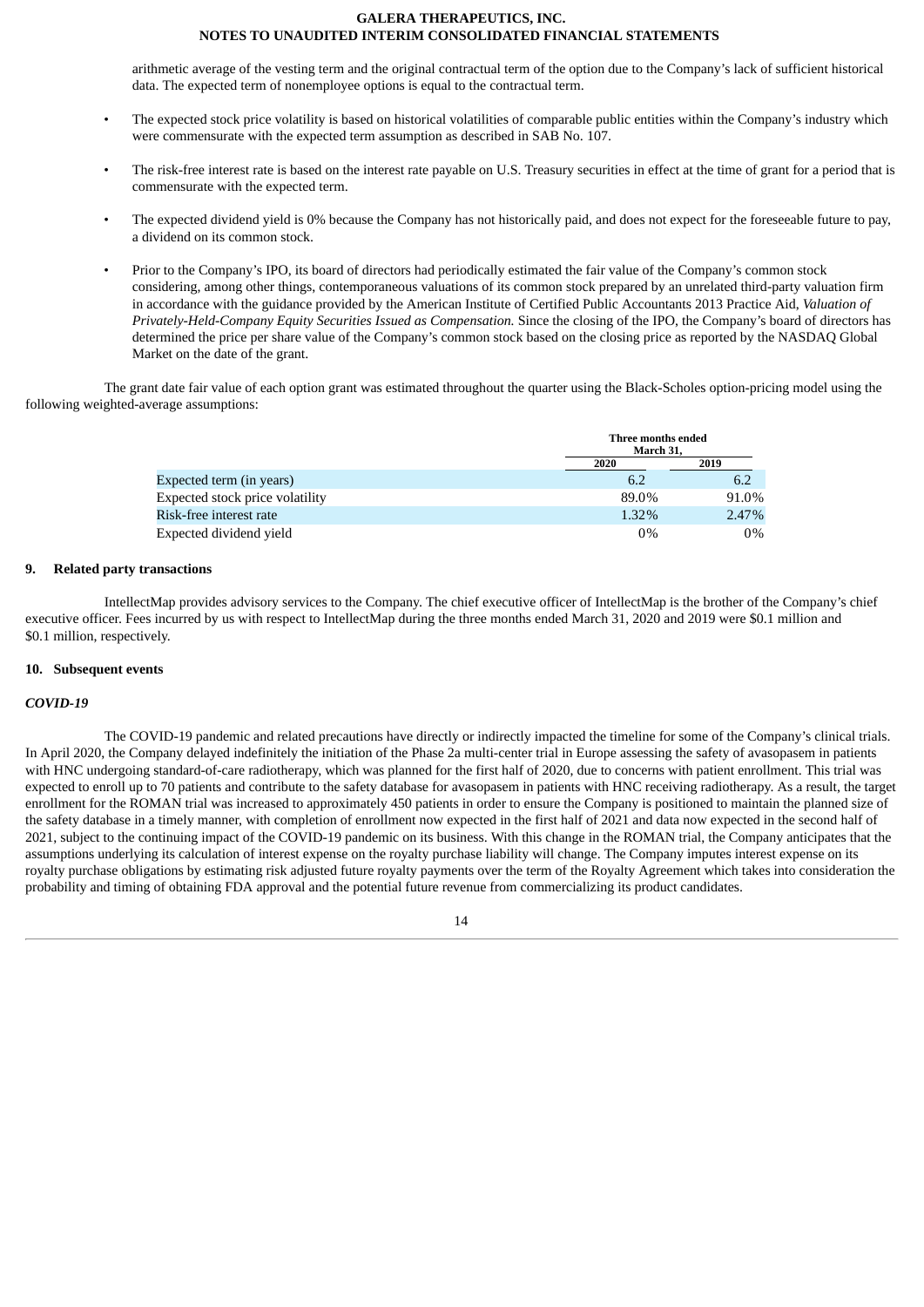#### *Amendment to Royalty Agreement with Blackstone Life Sciences (Formerly Known as Clarus Ventures)*

On May 11, 2020, the Company entered into Amendment No. 1 to the Royalty Agreement (the Amendment) with Clarus IV Galera Royalty AIV, L.P. (the Blackstone Purchaser). The Blackstone Purchaser is affiliated with Blackstone Life Sciences, the successor in interest to Clarus Ventures. The Amendment increased the Royalty Purchase Price by \$37.5 million, to \$117.5 million by increasing the fourth tranche from \$20.0 million to \$37.5 million and adding a new \$20.0 million tranche upon the achievement of an additional clinical enrollment milestone.

Pursuant to the amended Royalty Agreement, in connection with the payment of each tranche of the Royalty Purchase Price, the Company has agreed to sell, convey, transfer and assign to Blackstone all of its right, title and interest in a high single-digit percentage of (i) worldwide net sales of the Products and (ii) all amounts received by the Company or its affiliates, licensees and sublicensees with respect to Product-related damages (collectively, the Product Payments) during the Royalty Period. The Royalty Period means, on a Product-by-Product and country-by-country basis, the period of time commencing on the commercial launch of such Product in such country and ending on the latest to occur of (i) the 12th anniversary of such commercial launch, (ii) the expiration of all valid claims of the Company's patents covering such Product in such country, and (iii) the expiration of regulatory data protection or market exclusivity or similar regulatory protection afforded by the health authorities in such country, to the extent such protection or exclusivity effectively prevents generic versions of such Product from entering the market in such country.

The amended Royalty Agreement will remain in effect until the date on which the aggregate amount of the Product Payments paid to Blackstone exceeds a fixed single-digit multiple of the actual amount of the Royalty Purchase Price received by the Company, unless earlier terminated pursuant to the mutual written agreement of the Company and Blackstone.

On May 11, 2020, as partial consideration for the Amendment, the Company issued two warrants to the Blackstone Purchaser to purchase an aggregate of 550,661 shares of the Company's common stock at an exercise price equal to \$13.62 per share, each of which will become exercisable upon the receipt by Galera of the applicable specified milestone payment. The issued warrants expire six years after the initial exercise date of each respective warrant.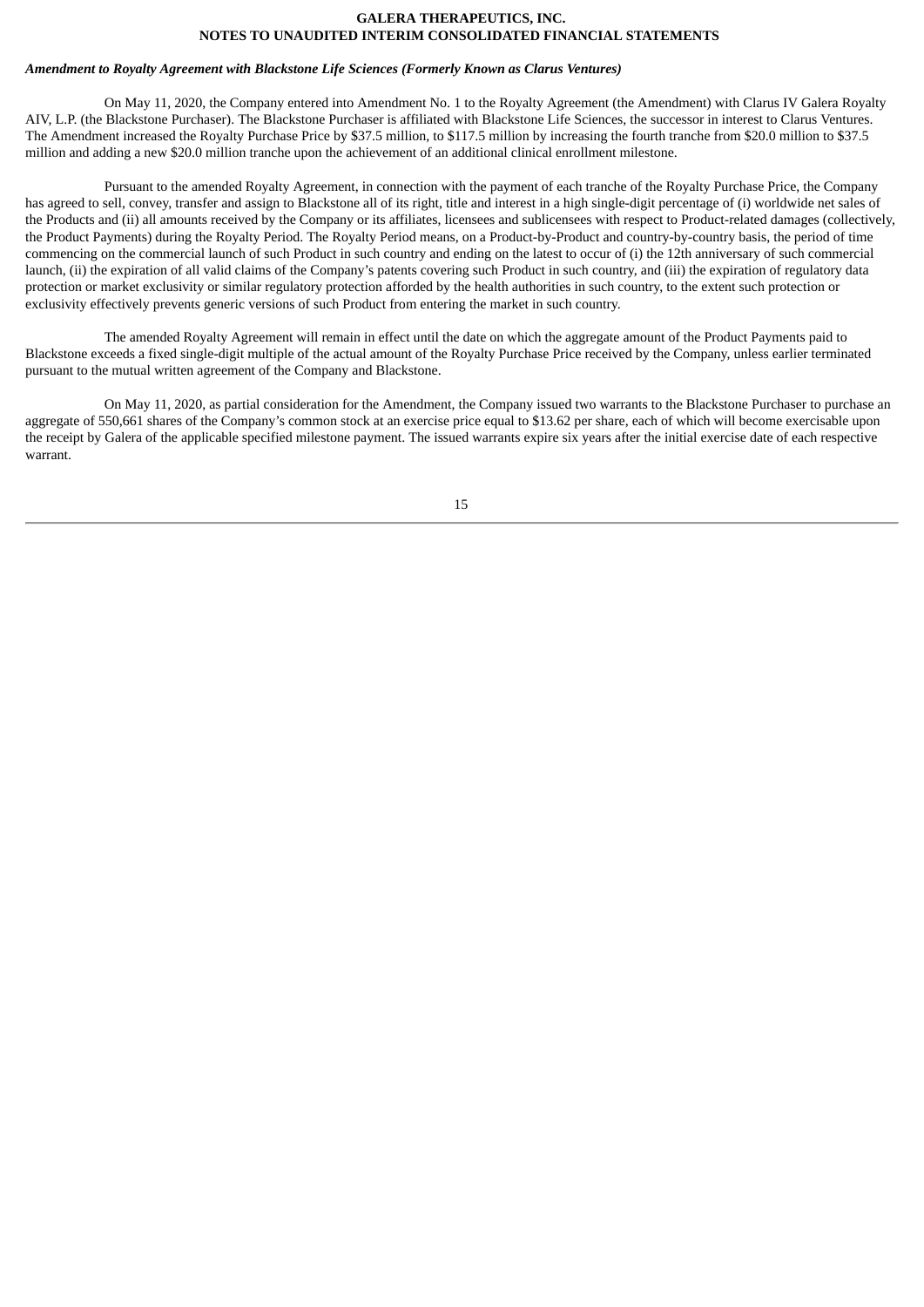#### <span id="page-16-0"></span>**Item 2. Management's Discussion and Analysis of Financial Condition and Results of Operations.**

The following discussion and analysis of our financial condition and results of operations should be read in conjunction with our consolidated financial statements and related notes appearing elsewhere in this Quarterly Report on Form 10-Q. Some of the information contained in this discussion and analysis or set forth elsewhere in this Quarterly Report on Form 10-Q, including information with respect to our plans and strategy for our business, includes forward-looking statements that involve risks and uncertainties. As a result of many important factors, including those set forth in the "Risk Factors" section of our Annual Report on Form 10-K, filed with the SEC on March 10, 2020, and this Ouarterly Report on Form 10-O, our actual *results could differ materially from the results described in, or implied, by these forward-looking statements.*

#### **Overview**

We are a clinical stage biopharmaceutical company focused on developing and commercializing a pipeline of novel, proprietary therapeutics that have the potential to transform radiotherapy in cancer. We leverage our expertise in superoxide dismutase mimetics to design drugs to reduce normal tissue toxicity from radiotherapy and to increase the anti-cancer efficacy of radiotherapy. Our lead product candidate, avasopasem manganese (GC4419, also referred to as avasopasem), is a potent and highly selective small molecule dismutase mimetic we are initially developing for the reduction of severe oral mucositis, or SOM. SOM is a common, debilitating complication of radiotherapy in patients with head and neck cancer, or HNC. In February 2018, the U.S. Food and Drug Administration, or FDA, granted Breakthrough Therapy Designation to avasopasem for the reduction of SOM induced by radiotherapy with or without systemic therapy. In October 2018, we began evaluating avasopasem in a Phase 3 registrational trial, which we refer to as the ROMAN Trial, and we now expect to report top-line data from this trial in the second half of 2021. We believe avasopasem, which to date is not approved for any indication, has the potential to be the first FDA-approved drug and the standard of care for the reduction in the incidence of SOM in patients with HNC receiving radiotherapy, and we plan to further evaluate its use in other radiotherapy-induced toxicities, including esophagitis. In January 2020, we announced that the first patient was dosed in a Phase 2a trial evaluating the efficacy of avasopasem in reducing the incidence of radiotherapy-induced esophagitis in patients with lung cancer. In addition to developing avasopasem for the reduction of normal tissue toxicity from radiotherapy, we are also developing our dismutase mimetics to increase the anti-cancer efficacy of higher daily doses of radiotherapy, including stereotactic body radiation therapy, or SBRT. Our second dismutase mimetic product candidate, GC4711, is being developed to increase the anti-cancer efficacy of SBRT and we have successfully completed Phase 1 trials of intravenous GC4711 in healthy volunteers. We plan to leverage our observations from the ongoing avasopasem SBRT pilot Phase 1b/2a safety and anti-cancer efficacy trial in locally advanced pancreatic cancer, or LAPC, to prepare a GC4711 SBRT combination Phase 1b/2a trial in non-small cell lung cancer, or NSCLC.

Since our inception, we have devoted substantially all of our resources to organizing and staffing our company, business planning, raising capital, acquiring and developing product and technology rights, and conducting research and development. We have incurred recurring losses and negative cash flows from operations and have funded our operations primarily through the sale and issuance of equity and proceeds received under the Amended and Restated Purchase and Sale Agreement, which we refer to as the Royalty Agreement, with Clarus IV Galera Royalty AIV, L.P., Clarus IV-A, L.P., Clarus IV-B, L.P., Clarus IV-C, L.P. and Clarus IV-D, L.P., or collectively, Blackstone or Blackstone Life Sciences (formerly known as Clarus Ventures), receiving aggregate gross proceeds of \$273.1 million through March 31, 2020. On November 12, 2019, we completed our initial public offering, or IPO, which resulted in the issuance and sale of 5,000,000 shares of common stock at the IPO price of \$12.00 per share, generating net proceeds of \$53.0 million after deducting underwriting discounts and other offering costs. On December 9, 2019, in connection with the partial exercise of the over-allotment option granted to the underwriters of our IPO, 445,690 additional shares of common stock were sold at the IPO price of \$12.00 per share, generating net proceeds of \$5.0 million after deducting underwriting discounts and other offering costs. Our ability to generate product revenue sufficient to achieve profitability will depend heavily on the successful development and eventual commercialization of one or more of our current or future product candidates. Our net loss was \$51.9 million and \$23.7 million for the years ended December 31, 2019 and 2018, respectively, and \$18.4 million for the three months ended March 31, 2020. As of March 31, 2020, we had \$120.5 million in cash, cash equivalents and short-term investments and an accumulated deficit of \$179.8 million. We expect to continue to incur significant expenses and operating losses for the foreseeable future as we operate as a public company, advance our product candidates through all stages of development and clinical trials and, ultimately, seek regulatory approval. In addition, if we obtain marketing approval for any of our product candidates, we expect to incur significant commercialization expenses related to product manufacturing, marketing, sales and distribution.

As a result, we will need to raise substantial additional capital to support our continuing operations and pursue our growth strategy. Until such time as we can generate significant revenue from product sales, if ever, we plan to finance our operations through the sale of equity, debt financings or other capital sources, which may include collaborations with other companies or other strategic transactions. There is no assurance that we will be successful in obtaining an adequate level of financing as and when needed to finance our operations on terms acceptable to us or at all. If we are unable to secure adequate additional funding as and when needed,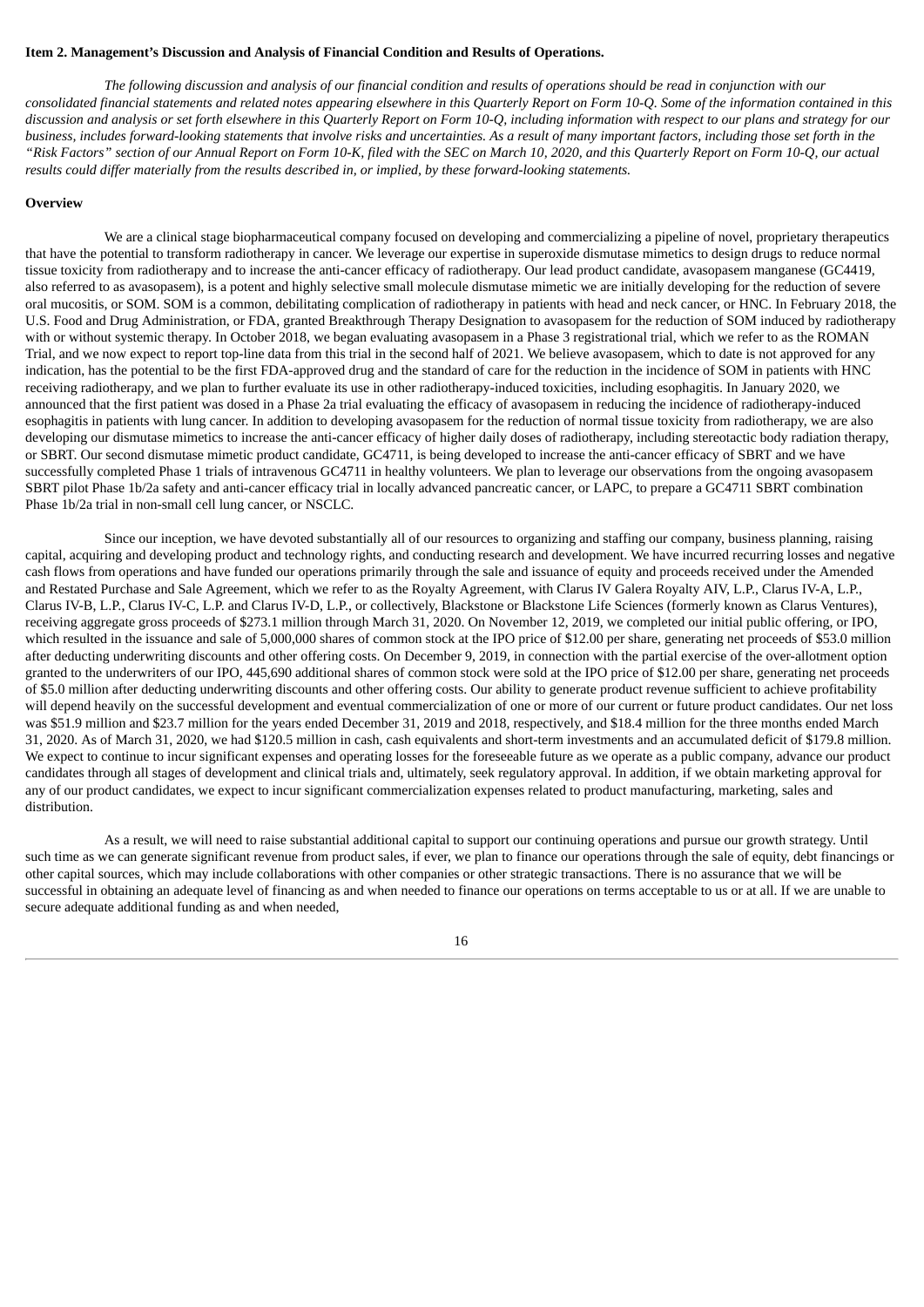we may have to significantly delay, scale back or discontinue the development and commercialization of one or more product candidates or delay our pursuit of potential in-licenses or acquisitions.

Because of the numerous risks and uncertainties associated with product development, we are unable to predict the timing or amount of increased expenses or when or if we will be able to achieve or maintain profitability. Even if we are able to generate product sales, we may not become profitable. If we fail to become profitable or are unable to sustain profitability on a continuing basis, then we may be unable to continue our operations at planned levels and be forced to reduce or terminate our operations.

We expect our existing cash, cash equivalents and short-term investments, together with the expected payments from Blackstone Life Sciences in the amount of \$57.5 million upon the achievement of certain clinical enrollment milestones in the ROMAN trial and the anti-cancer program in combination with SBRT under the Royalty Agreement and Amendment No. 1 to the Royalty Agreement, entered into in May 2020, will enable us to fund our operating expenses and capital expenditure requirements into the second half of 2022. See "Royalty Agreement with Blackstone Life Sciences (Formerly Known as Clarus Ventures)" below.

#### **Business Update Regarding COVID-19**

The current COVID-19 pandemic has presented a substantial public health and economic challenge around the world and is affecting our employees, communities, clinical trial sites and business operations, as well as the U.S. economy and international financial markets. The full extent to which the COVID-19 pandemic will directly or indirectly impact our business, results of operations and financial condition will depend on future developments that are highly uncertain and cannot be accurately predicted, including new information that may emerge concerning COVID-19, the actions taken to contain it or treat its impact, and the economic impact on local, regional, national and international markets. See "Risk Factors—Other Risks Related to Our Business—The COVID-19 pandemic caused by the novel strain of coronavirus has adversely impacted, and could continue to adversely impact, our business, including our preclinical studies and clinical trials, results of operations and financial condition" in Part II, Item 1A of this Quarterly Report on Form 10-Q.

While we are currently continuing our ongoing clinical trials, the COVID-19 pandemic and related precautions have directly or indirectly impacted the timeline for certain of our clinical trials. We have delayed indefinitely the initiation of the Phase 2a multi-center trial in Europe assessing the safety of avasopasem in patients with HNC undergoing standard-of-care radiotherapy, which was planned for the first half of 2020, due to concerns with clinical trial enrollment in Europe during the COVID-19 pandemic. This trial was expected to enroll up to 70 patients and contribute to the safety database for avasopasem in patients with HNC receiving radiotherapy. As a result, in order to ensure we are positioned to maintain the size of the safety database in a timely manner, the ROMAN trial target enrollment has been increased to approximately 450 patients, with completion of enrollment now expected in the first half of 2021 and data now expected in the second half of 2021, subject to the continuing impact of the COVID-19 pandemic on our business. We will continue to monitor and assess the COVID-19 pandemic in Europe regarding the initiation of the trial in Europe.

We continue to expect to report top-line data from our pilot, randomized, placebo-controlled Phase 1b/2a trial of avasopasem in combination with SBRT in patients with LAPC in the second half of 2020 and to commence a Phase 1b/2a trial with GC4711 in combination with SBRT in patients with non-small cell lung cancer, in a manner consistent with recent regulatory guidance to maintain the safety of participants and providers, in the second half of 2020, subject to the continuing impact of the COVID-19 pandemic on our business. Mitigation activities to minimize COVID-19-related operation disruptions are ongoing given the severity and evolving nature of the situation, and we are continuing to monitor the impact of the COVID-19 pandemic on our operations and ongoing clinical development activity, generally.

Our third-party contract manufacturing partners continue to operate at or near normal levels. While we currently do not anticipate any material interruptions in our clinical trial supply or manufacturing scale-up activities, it is possible that the COVID-19 pandemic and response efforts may have an impact in the future on our third-party suppliers and contract manufacturing partners' ability to manufacture our clinical trials supply or progress manufacturing scale-up activities.

In response to the spread of COVID-19, beginning in March 2020, we have closed our executive offices with our administrative employees continuing their work outside of our offices, restricted on-site staff to only those required on-site to execute their job responsibilities and limited the number of staff in our research and development laboratory.

#### **Critical Accounting Policies**

Our management's discussion and analysis of our financial condition and results of operations are based on our consolidated financial statements, which have been prepared in accordance with U.S. generally accepted accounting principles. The preparation of these consolidated financial statements requires us to make estimates and judgments that affect the reported amounts of assets,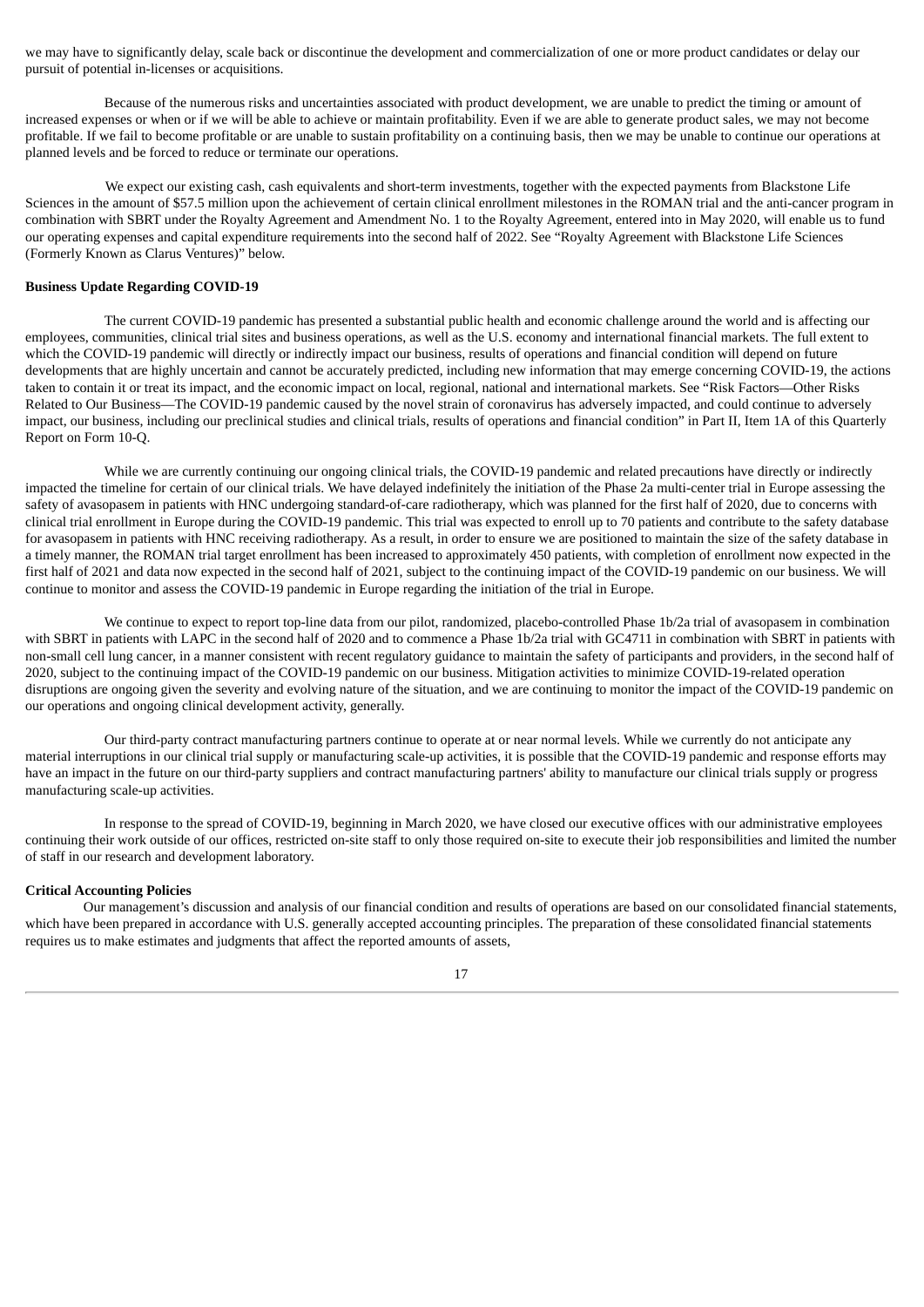liabilities, and expenses and the disclosure of contingent assets and liabilities in our financial statements. On an ongoing basis, we evaluate our estimates and judgments, including those related to accrued expenses and stock-based compensation. We base our estimates on historical experience, known trends and events, and various other factors that are believed to be reasonable under the circumstances, the results of which form the basis for making judgments about the carrying values of assets and liabilities that are not readily apparent from other sources. Actual results may differ from these estimates under different assumptions or conditions.

Our critical accounting policies are described under the heading "Management's Discussion and Analysis of Financial Condition and Results of Operations—Critical Accounting Policies" in our Annual Report on Form 10-K filed with the SEC on March 10, 2020 and the notes to the unaudited interim consolidated financial statements appearing elsewhere in this Quarterly Report on Form 10-Q. During the three months ended March 31, 2020 there were no material changes to our critical accounting policies from those discussed in our Annual Report on Form 10-K.

#### **Components of Results of Operations**

#### *Research and Development Expense*

Research and development expenses consist primarily of costs incurred in connection with the discovery and development of our product candidates. We expense research and development costs as incurred. These expenses include:

- expenses incurred to conduct the necessary pre-clinical studies and clinical trials required to obtain regulatory approval;
- personnel expenses, including salaries, benefits and share-based compensation expense for employees engaged in research and development functions;
- costs of funding research performed by third parties, including pursuant to agreements with contract research organizations, or CROs, as well as investigative sites and consultants that conduct our pre-clinical studies and clinical trials;
- expenses incurred under agreements with contract manufacturing organizations, or CMOs, including manufacturing scale-up expenses and the cost of acquiring and manufacturing pre-clinical study and clinical trial materials;
- fees paid to consultants who assist with research and development activities;
- expenses related to regulatory activities, including filing fees paid to regulatory agencies; and
- allocated expenses for facility costs, including rent, utilities, depreciation and maintenance.

We track our external research and development expenses on a program-by-program basis, such as fees paid to CROs, CMOs and research laboratories in connection with our pre-clinical development, process development, manufacturing and clinical development activities. However, we do not track our internal research and development expenses on a program-by-program basis as they primarily relate to compensation, early research and other costs which are deployed across multiple projects under development.

The following table summarizes our research and development expenses by program for the three months ended March 31, 2020 and 2019 (in thousands):

|                                                        | Three months ended<br>March 31, |  |       |  |
|--------------------------------------------------------|---------------------------------|--|-------|--|
|                                                        | 2020                            |  |       |  |
| Avasopasem manganese (GC4419)                          | 9,336                           |  | 5,175 |  |
| GC4711                                                 | 1,490                           |  | 1,384 |  |
| Other research and development expense                 | 1,038                           |  | 722   |  |
| Personnel related and share-based compensation expense | 2,388                           |  | 1,221 |  |
|                                                        | 14,252                          |  | 8,502 |  |

Research and development activities are central to our business model. Product candidates in later stages of clinical development, such as avasopasem, generally have higher development costs than those in earlier stages of clinical development,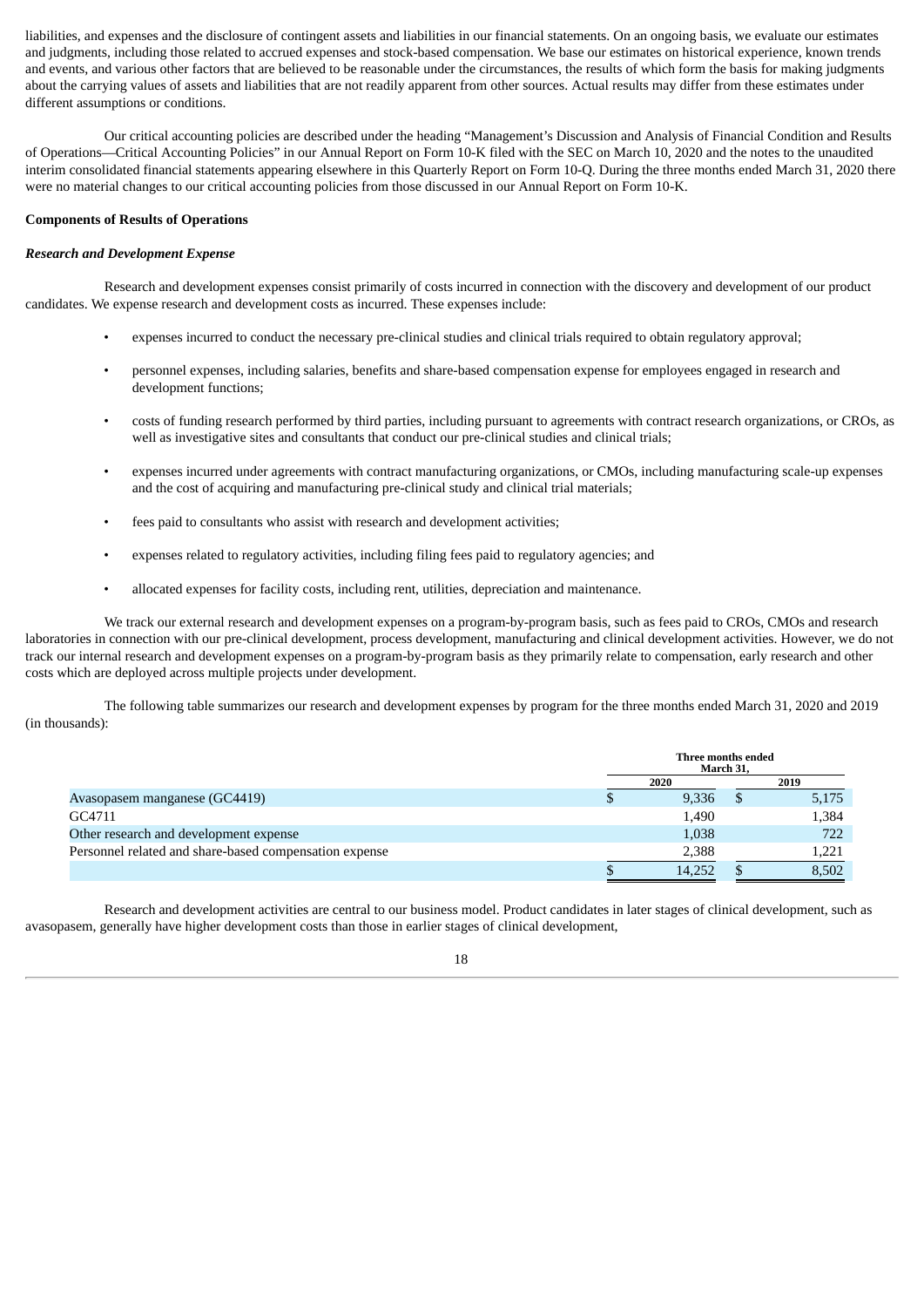primarily due to the increased size and duration of later-stage clinical trials. We expect our research and development expenses to increase significantly over the next several years as we increase personnel costs, including stock-based compensation, conduct our later-stage clinical trials for avasopasem and GC4711 and conduct other clinical trials for current and future product candidates and prepare regulatory filings for our product candidates.

The successful development of our product candidates is highly uncertain. At this time, we cannot reasonably estimate or know the nature, timing and costs of the efforts that will be necessary to complete the remainder of the development of our product candidates, or when, if ever, material net cash inflows may commence from our product candidates. This uncertainty is due to the numerous risks and uncertainties associated with the duration and cost of clinical trials, which vary significantly over the life of a project as a result of many factors, including:

- delays in regulators or institutional review boards authorizing us or our investigators to commence our clinical trials, or in our ability to negotiate agreements with clinical trial sites or CROs;
- our ability to secure adequate supply of our product candidates for our trials;
- the number of clinical sites included in the trials;
- the ability and the length of time required to enroll suitable patients;
- the number of patients that ultimately participate in the trials;
- the number of doses patients receive;
- any side effects associated with our product candidates:
- the duration of patient follow-up;
- the results of our clinical trials;
- significant and changing government regulations;
- the impact of unforeseen events, such as the COVID-19 pandemic, on our preclinical studies, clinical trials and manufacturing scale-up; and
- launching commercial sales of our product candidates, if and when approved, whether alone or in collaboration with others.

Our expenditures are subject to additional uncertainties, including the terms and timing of regulatory approvals. We may never succeed in achieving regulatory approval for our product candidates. We may obtain unexpected results from our clinical trials. We may elect to discontinue, delay or modify clinical trials of our product candidates. A change in the outcome of any of these variables with respect to the development of a product candidate could mean a significant change in the costs and timing associated with the development of that product candidate. For example, if the FDA or other regulatory authorities were to require us to conduct clinical trials beyond those that we currently anticipate, or if we experience significant delays in enrollment in any of our clinical trials, we could be required to expend significant additional financial resources and time on the completion of clinical development. Product commercialization will take several years, and we expect to spend a significant amount in development costs.

#### *General and Administrative Expense*

General and administrative expense consists primarily of personnel expenses, including salaries, benefits and share-based compensation expense for employees in executive, finance, accounting, information technology, business development and human resource functions. General and administrative expense also includes corporate facility costs, including rent, utilities, depreciation and maintenance, not otherwise included in research and development expense, as well as legal fees related to intellectual property and corporate matters and fees for accounting and consulting services.

We expect that our general and administrative expense will increase in the future to support our continued research and development activities, potential commercialization efforts and to enable us to operate as a public company. These increases will likely include increased costs related to the hiring of additional personnel, fees to outside consultants, lawyers and accountants and

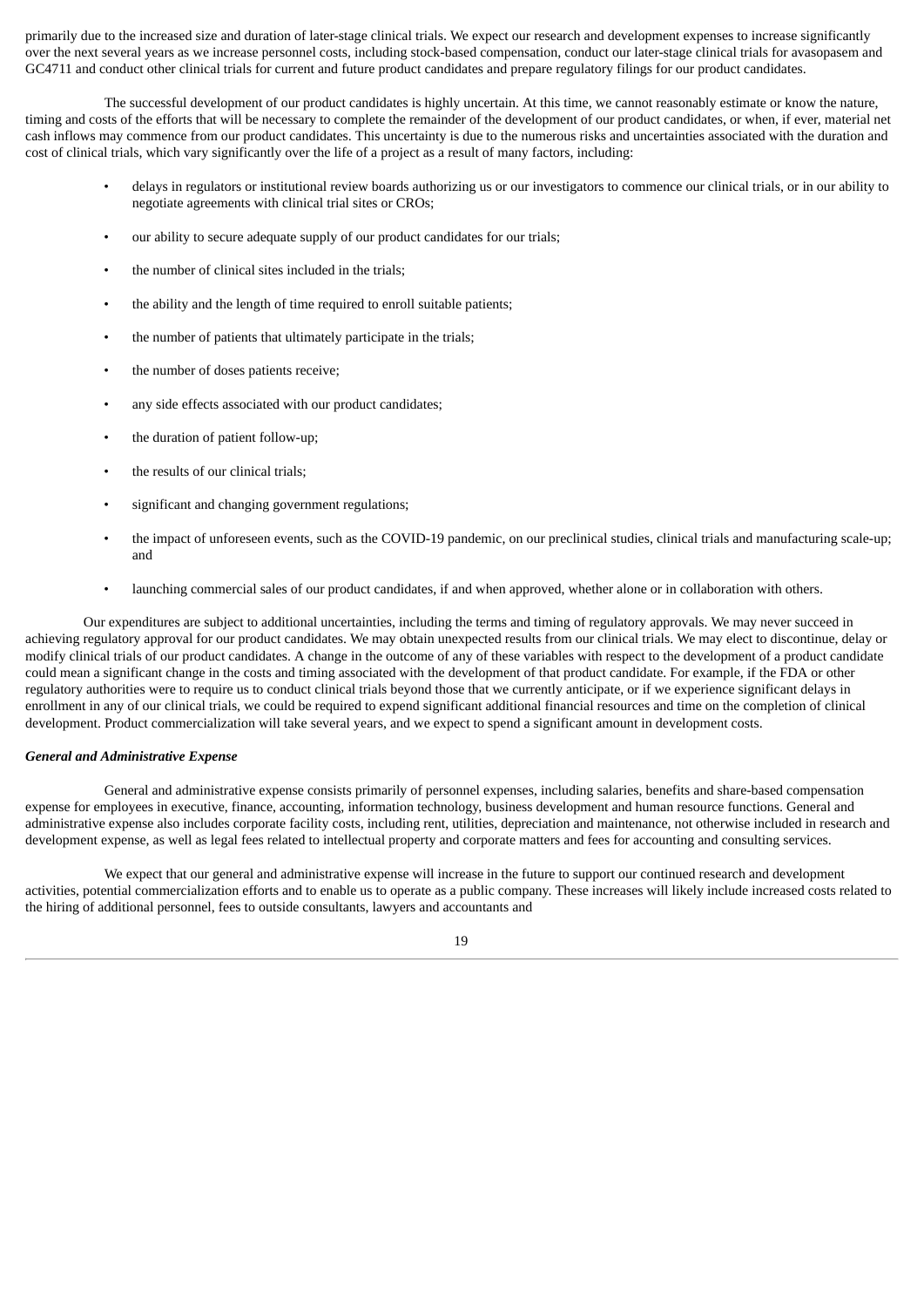expenses related to services associated with maintaining compliance with the requirements of Nasdaq and the SEC, insurance and investor relations costs. If any of our current or future product candidates obtains U.S. regulatory approval, we expect that we would incur significantly increased expenses associated with building a sales and marketing team.

#### *Interest Income*

Interest income consists of amounts earned on our cash, cash equivalents and short-term investments held with large institutional banks, U.S. Treasury obligations and a money market mutual fund invested in U.S. Treasury obligations, and our short-term investments in U.S. Treasury obligations.

#### *Interest Expense*

Interest expense consists of non-cash interest on proceeds received under the Royalty Agreement with Blackstone Life Sciences.

#### *Foreign Currency Losses*

Foreign currency losses consist primarily of exchange rate fluctuations on transactions denominated in a currency other than the U.S. dollar.

#### *Net Operating Loss and Research and Development Tax Credit Carryforwards*

As of December 31, 2019, we had federal and state tax net operating loss carryforwards of \$91.5 million and \$113.6 million, respectively, which each begin to expire in 2032 unless previously utilized. We also had foreign net operating loss carryforwards of \$1.2 million which do not expire. As of December 31, 2019, we also had federal, state and foreign research and development tax credit carryforwards of \$5.1 million. The federal research and development tax credit carryforwards will begin to expire in 2032 unless previously utilized.

Utilization of the federal and state net operating losses and credits may be subject to a substantial annual limitation. The annual limitation may result in the expiration of our net operating losses and credits before we can use them. We have recorded a valuation allowance on substantially all of our deferred tax assets, including our deferred tax assets related to our net operating loss and research and development tax credit carryforwards.

#### **Results of Operations**

#### *Comparison of the Three Months Ended March 31, 2020 and 2019*

The following table sets forth our results of operations for the three months ended March 31, 2020 and 2019 (in thousands):

|                            | <b>Three Months Ended</b><br>March 31, |              |    |           |        |          |
|----------------------------|----------------------------------------|--------------|----|-----------|--------|----------|
|                            |                                        | 2019<br>2020 |    |           | Change |          |
|                            |                                        | (unaudited)  |    |           |        |          |
| Operating expenses:        |                                        |              |    |           |        |          |
| Research and development   | \$                                     | 14,252       | \$ | 8,502     | -\$    | 5,750    |
| General and administrative |                                        | 3,566        |    | 1,894     |        | 1,672    |
| Loss from operations       |                                        | (17, 818)    |    | (10, 396) |        | (7, 422) |
| Other income (expense):    |                                        |              |    |           |        |          |
| Interest income            |                                        | 468          |    | 457       |        | 11       |
| Interest expense           |                                        | (1,095)      |    | (439)     |        | (656)    |
| Foreign exchange loss      |                                        | 28           |    | 29        |        | (1)      |
| Net loss                   |                                        | (18, 417)    |    | (10, 349) |        | (8,068)  |

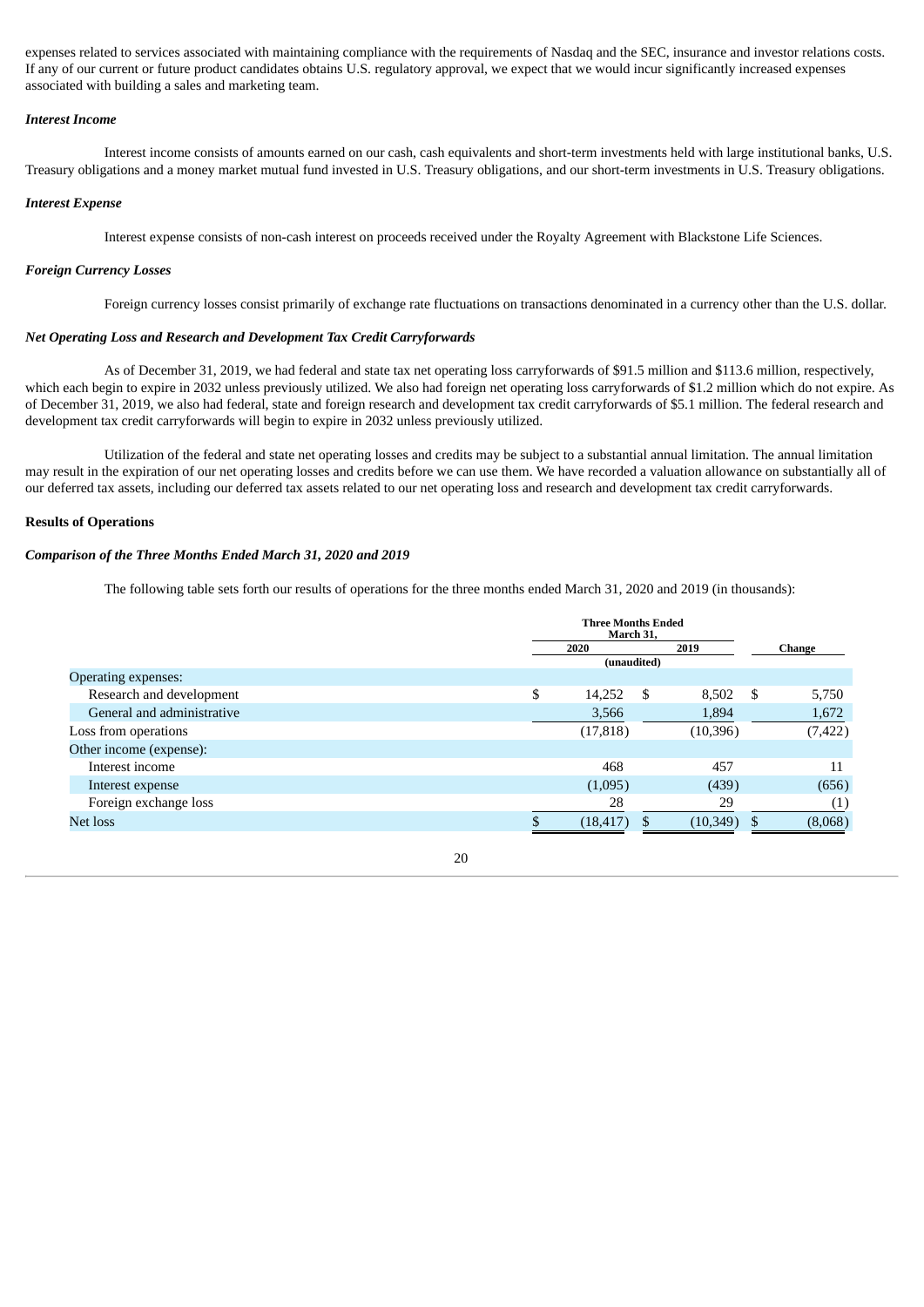#### *Research and Development Expense*

Research and development expense increased by \$5.8 million from \$8.5 million for the three months ended March 31, 2019 to \$14.3 million for the three months ended March 31, 2020. The increase was primarily attributable to an increase of \$4.2 million for avasopasem development costs, due to greater patient enrollment and an increase in the number of clinical sites in our ROMAN trial, costs related to additional clinical trials including the Phase 2a trial for the treatment of esophagitis in patients with lung cancer, beginning additional toxicology studies of avasopasem and incurrence of costs associated with manufacturing scale-up activities. Personnel related and share-based compensation expense increased by \$1.2 million primarily due to increases in employee headcount and grants of stock options to new and existing employees.

#### *General and Administrative Expense*

General and administrative expense increased by \$1.7 million from \$1.9 million for the three months ended March 31, 2019 to \$3.6 million for the three months ended March 31, 2020. The increase was primarily due to increased employee headcount and share-based compensation expense, and increased insurance, professional fees and operating costs as a result of becoming a public company.

#### *Interest Income*

Interest income remained consistent between periods, with balances of \$0.5 million for the three months ended March 31, 2020 and 2019, respectively. Higher average invested cash balances during the three months ended March 31, 2020 were offset by lower average interest rates.

#### *Interest Expense*

We recognized \$1.1 million and \$0.4 million in non-cash interest expense during the three months ended March 31, 2020 and 2019, respectively, in connection with the Royalty Agreement with Blackstone Life Sciences.

#### **Liquidity and Capital Resources**

Through March 31, 2020, we have funded our operations primarily through the sale and issuance of equity and \$60.0 million of proceeds received under the Royalty Agreement with Blackstone Life Sciences, receiving aggregate gross proceeds of \$273.1 million. On November 12, 2019, we completed our IPO, which resulted in the issuance and sale of 5,000,000 shares of common stock at a public offering price of \$12.00 per share, generating net proceeds of \$53.0 million after deducting underwriting discounts and other offering costs. On December 9, 2019, in connection with the partial exercise of the over-allotment option granted to the underwriters of our IPO, 445,690 additional shares of common stock were sold at the IPO price of \$12.00 per share, generating net proceeds of approximately \$5.0 million after deducting underwriting discounts and other offering costs. As of March 31, 2020, we had \$120.5 million in cash, cash equivalents and short-term investments and an accumulated deficit of \$179.8 million. We have no ongoing material financing commitments, such as lines of credit or guarantees, that are expected to affect our liquidity over the next five years.

#### *Cash Flows*

The following table shows a summary of our cash flows for the periods indicated (in thousands):

|                                                      | Three months ended<br>March 31, |  |         |  |
|------------------------------------------------------|---------------------------------|--|---------|--|
|                                                      | 2020                            |  |         |  |
| Net cash used in operating activities                | (12,392)                        |  | (8,929) |  |
| Net cash provided by (used in) investing activities  | (4,395)                         |  | 2,596   |  |
| Net cash provided by financing activities            | 20,009                          |  |         |  |
| Net increase (decrease) in cash and cash equivalents | 3.222                           |  | (6,333) |  |

#### *Operating Activities*

During the three months ended March 31, 2020, we used \$12.4 million of net cash in operating activities. Cash used in operating activities reflected our net loss of \$18.3 million, partially offset by non-cash charges of \$2.4 million related to share-based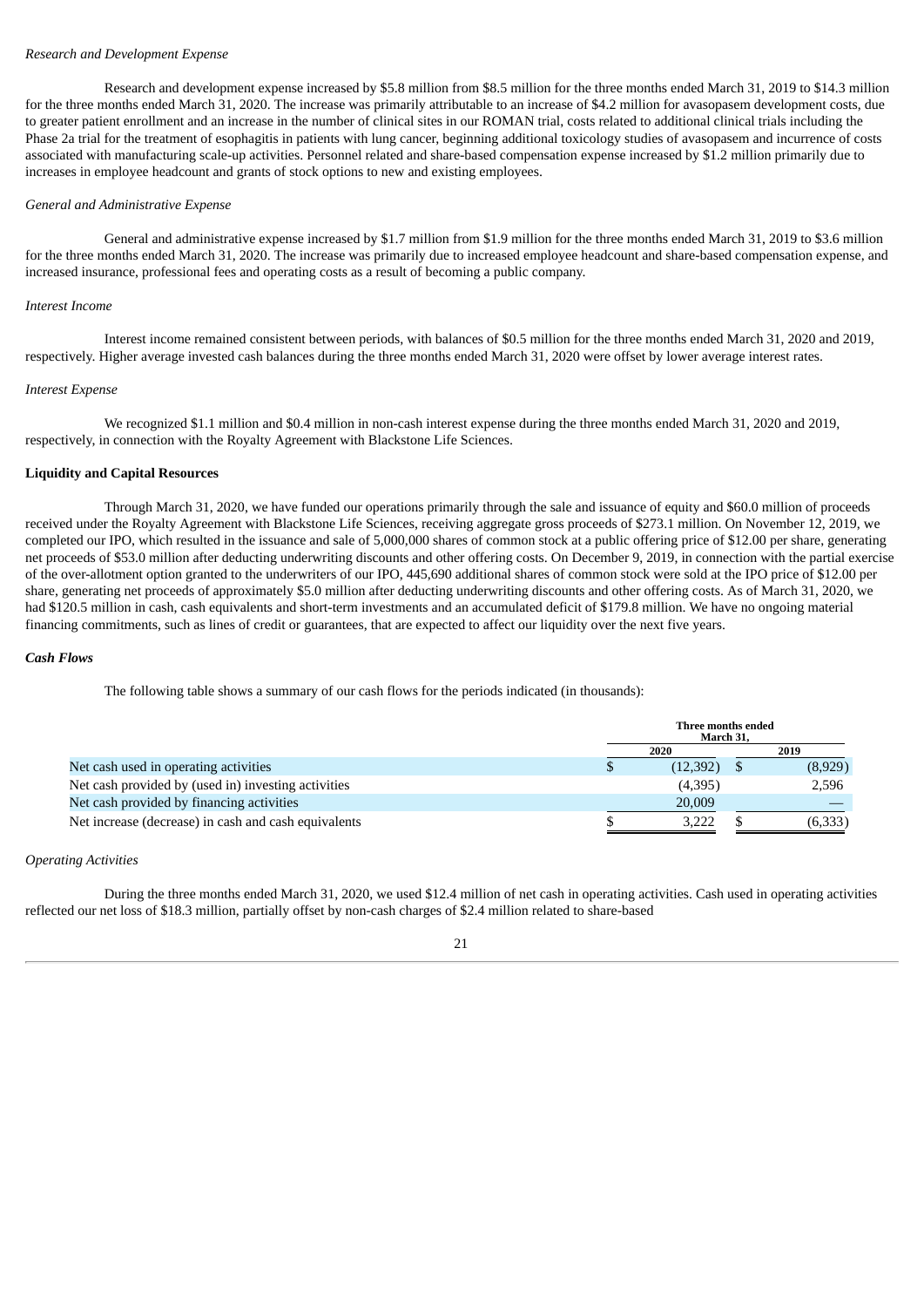compensation, interest expense on our Royalty Agreement with Blackstone Life Sciences and depreciation expense, and \$3.5 million in cash from changes in operating assets and liabilities. The primary use of cash was to fund our operations related to the development of our product candidates.

During the three months ended March 31, 2019, we used \$8.9 million of net cash in operating activities. Cash used in operating activities reflected our net loss of \$10.3 million, partially offset by \$1.2 million in non-cash charges, principally related to share-based compensation expense and interest expense on our Royalty Agreement with Blackstone Life Sciences.

#### *Investing Activities*

During the three months ended March 31, 2020, we used \$4.4 million of net cash in investing activities, primarily attributable to net purchases of our short-term investments.

During the three months ended March 31, 2019, investing activities provided \$2.6 million in net cash proceeds, primarily attributable to \$2.9 million in net sales of short-term investments, partially offset by \$0.3 million for the purchase of property and equipment.

#### *Financing Activities*

During the three months ended March 31, 2020, financing activities provided \$20.0 million, attributable to the proceeds received in connection with the Royalty Agreement with Blackstone Life Sciences, as disclosed below.

#### *Funding Requirements*

We expect our expenses to increase in connection with our ongoing activities, particularly as we continue the research and development of, continue or initiate clinical trials of, and seek marketing approval for, our product candidates. In addition, if we obtain marketing approval for any of our product candidates, we expect to incur significant commercialization expenses related to product sales, marketing, manufacturing and distribution. Furthermore, we expect to incur additional costs associated with operating as a public company. Accordingly, we will need to obtain substantial additional funding in connection with our continuing operations. If we are unable to raise capital when needed or on attractive terms, we would be forced to delay, reduce or eliminate our research and development programs or future commercialization efforts.

We anticipate that our expenses will increase substantially as we:

- complete clinical development of avasopasem for the reduction of SOM in patients with locally advanced HNC, including our ongoing Phase 3 clinical trial;
- prepare and file for regulatory approval of avasopasem for the reduction of SOM in patients with HNC;
- advance our ongoing Phase 2a clinical trial of avasopasem for the reduction in the incidence of radiotherapy-induced esophagitis;
- initiate and advance our planned Phase 1b/2a clinical trial for GC4711 to increase the anti-cancer efficacy of SBRT, in patients with NSCLC;
- seek to discover and develop additional clinical and pre-clinical product candidates;
- scale up our clinical and regulatory capabilities:
- adapt our regulatory compliance efforts to incorporate requirements applicable to marketed products;
- establish a sales, marketing and distribution infrastructure and scale up external manufacturing capabilities to commercialize any product candidates for which we may obtain regulatory approval;
- maintain, expand and protect our intellectual property portfolio;
- hire additional internal or external clinical, manufacturing and scientific personnel or consultants;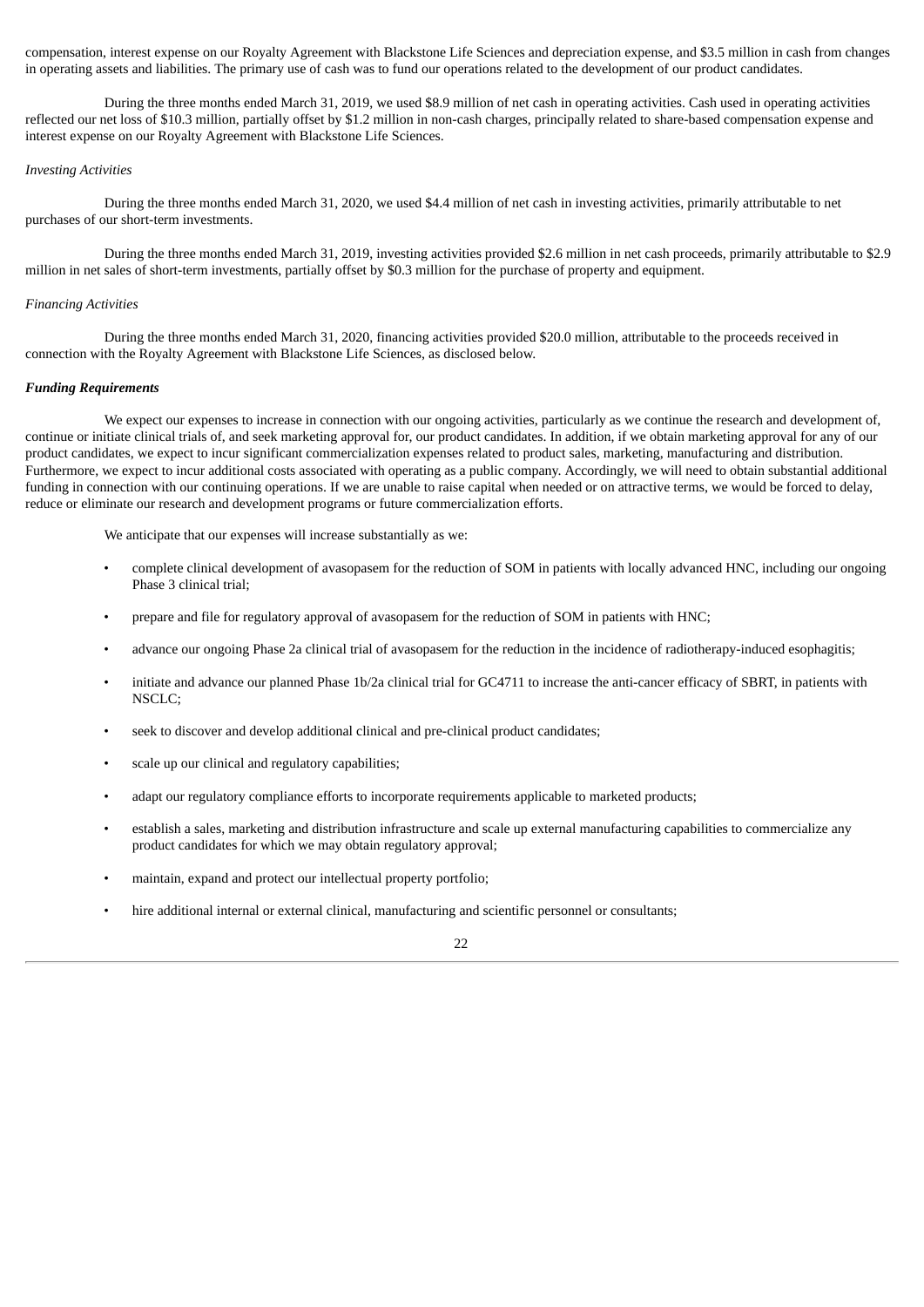- add operational, financial and management information systems and personnel, including personnel to support our product development efforts; and
- incur additional legal, accounting, insurance and other expenses in operating as a public company.

We expect our existing cash, cash equivalents and short-term investments, together with the expected payments from Blackstone Life Sciences in the amount of \$57.5 million upon the achievement of certain clinical enrollment milestones in the ROMAN trial and the anti-cancer program in combination with SBRT under the amended Royalty Agreement, will enable us to fund our operating expenses and capital expenditure requirements into the second half of 2022.

Because of the numerous risks and uncertainties associated with research, development and commercialization of product candidates, we are unable to estimate the exact amount of our working capital requirements. Our future funding requirements will depend on, and could increase significantly as a result of, many factors, including:

- the direct and indirect impact of COVID-19 on our business and operations;
- the scope, progress, results and costs of pre-clinical studies and clinical trials;
- the scope, prioritization and number of our research and development programs;
- the costs, timing and outcome of regulatory review of our product candidates;
- our ability to establish and maintain collaborations on favorable terms, if at all;
- the extent to which we are obligated to reimburse, or entitled to reimbursement of, clinical trial costs under collaboration agreements, if any;
- the costs of preparing, filing and prosecuting patent applications, maintaining and enforcing our intellectual property rights and defending intellectual property-related claims;
- the extent to which we acquire or in-license other product candidates and technologies;
- the costs of securing manufacturing arrangements for commercial production; and
- the costs of establishing or contracting for sales and marketing capabilities if we obtain regulatory approvals to market our product candidates.

Identifying potential product candidates and conducting pre-clinical studies and clinical trials is a time-consuming, expensive and uncertain process that takes many years to complete, and we may never generate the necessary data or results required to obtain marketing approval and achieve product sales. In addition, our product candidates, if approved, may not achieve commercial success. Our commercial revenues, if any, will be derived from sales of product candidates that we do not expect to be commercially available for the next couple of years, if at all. Accordingly, we will need to continue to rely on additional financing to achieve our business objectives. Adequate additional financing may not be available to us on acceptable terms, or at all. For example, the trading prices for our and other biopharmaceutical companies' stock have been highly volatile as a result of the COVID-19 pandemic. As a result, we may face difficulties raising capital through sales of our common stock and any such sales may be on unfavorable terms. See "Risk Factors— Other Risks Related to Our Business—The COVID-19 pandemic caused by the novel strain of coronavirus has adversely impacted and could continue to adversely impact, our business, including our preclinical studies and clinical trials, results of operations and financial condition" in Part II, Item 1A of this Quarterly Report on Form 10-Q.

Until such time, if ever, as we can generate substantial product revenues, we expect to finance our cash needs through a combination of equity offerings, debt financings, collaborations, strategic alliances and licensing arrangements. To the extent that we raise additional capital through the sale of equity or convertible debt securities, your ownership interest will be diluted, and the terms of these securities may include liquidation or other preferences that adversely affect our existing stockholders' rights. Debt financing, if available, may involve agreements that include covenants limiting or restricting our ability to take specific actions, such as incurring additional debt, making capital expenditures or declaring dividends.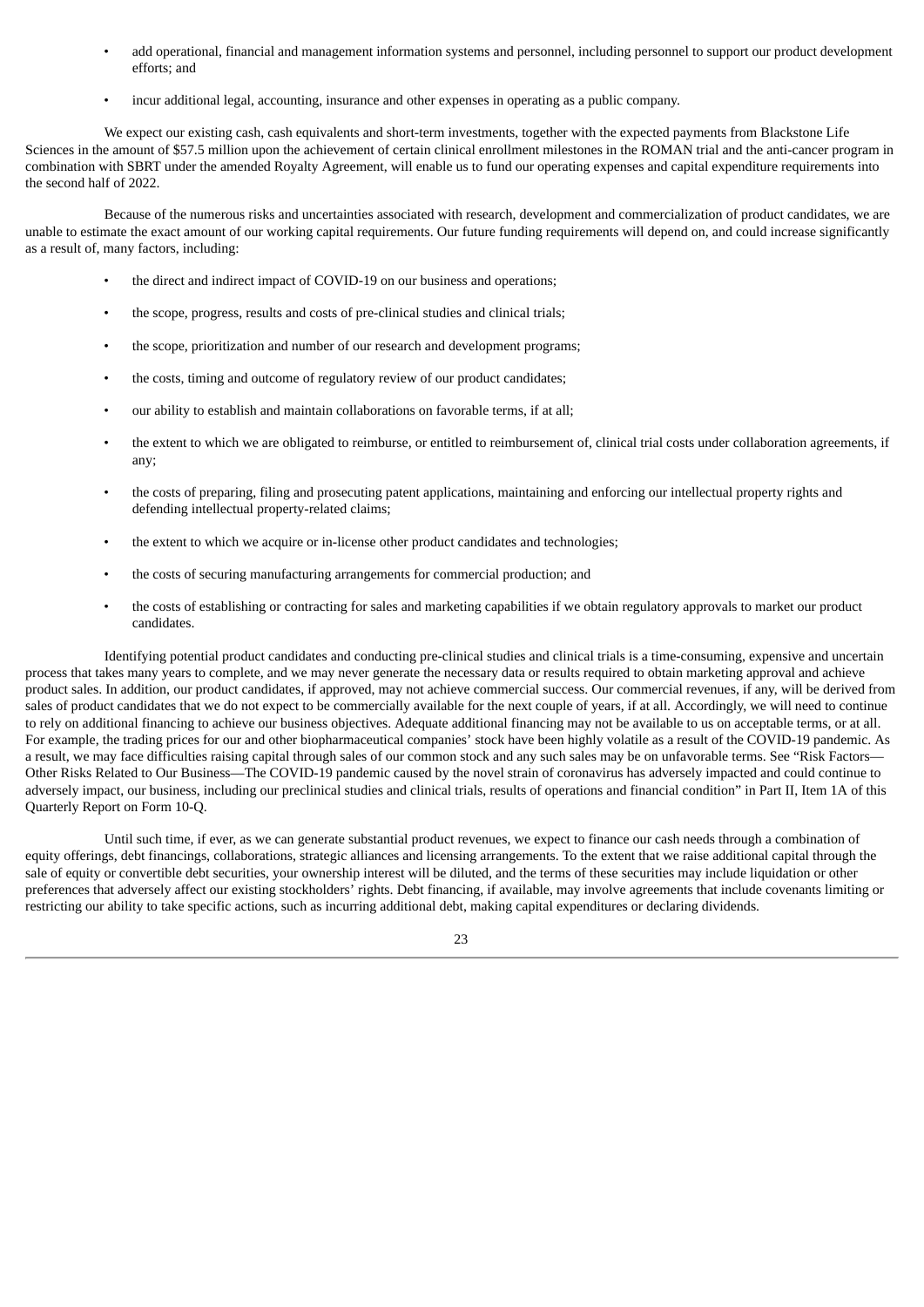If we raise funds through additional collaborations, strategic alliances or licensing arrangements with third parties, we may have to relinquish valuable rights to our technologies, future revenue streams, research programs or product candidates or to grant licenses on terms that may not be favorable to us. If we are unable to raise additional funds when needed, we may be required to delay, limit, reduce or terminate our product development or future commercialization efforts or grant rights to develop and market product candidates that we would otherwise prefer to develop and market ourselves.

#### *Royalty Agreement with Blackstone Life Sciences (Formerly Known as Clarus Ventures)*

In November 2018, we entered into the Royalty Agreement with Blackstone Life Sciences. Pursuant to the Royalty Agreement, Blackstone agreed to pay us, in the aggregate, up to \$80.0 million, or the Royalty Purchase Price, in four tranches of \$20.0 million each upon the achievement of specified clinical milestones in our ROMAN Trial. We agreed to apply the proceeds from such payments primarily to support clinical development and regulatory activities for avasopasem, GC4711 and any pharmaceutical product comprising or containing avasopasem or GC4711, or, collectively, the Products, as well as to satisfy working capital obligations and for general corporate expenses. We achieved the first milestone under the Royalty Agreement and received the first tranche of the Royalty Purchase Price in November 2018, received the second tranche of the Royalty Purchase Price in April 2019 in connection with the achievement of the second milestone under the Royalty Agreement, and received the third tranche of the Royalty Purchase Price in February 2020 in connection with the achievement of the third milestone under the Royalty Agreement.

On May 11, 2020, we entered into Amendment No. 1 to the Royalty Agreement, or the Amendment, with Clarus IV Galera Royalty AIV, L.P., or the Blackstone Purchaser. The Blackstone Purchaser is affiliated with Blackstone Life Sciences, successor in interest to Clarus Ventures. The Amendment increased the Royalty Purchase Price by \$37.5 million to \$117.5 million by increasing the fourth tranche from \$20.0 million to \$37.5 million and adding a new \$20.0 million tranche upon the achievement of an additional clinical enrollment milestone.

Pursuant to the amended Royalty Agreement, in connection with the payment of each tranche of the Royalty Purchase Price, we have agreed to sell, convey, transfer and assign to Blackstone all of our right, title and interest in a high single-digit percentage of (i) worldwide net sales of the Products and (ii) all amounts received by us or our affiliates, licensees and sublicensees with respect to Product-related damages (collectively, the Product Payments) during the Royalty Period. The Royalty Period means, on a Product-by-Product and country-by-country basis, the period of time commencing on the commercial launch of such Product in such country and ending on the latest to occur of (i) the 12th anniversary of such commercial launch, (ii) the expiration of all valid claims of our patents covering such Product in such country, and (iii) the expiration of regulatory data protection or market exclusivity or similar regulatory protection afforded by the health authorities in such country, to the extent such protection or exclusivity effectively prevents generic versions of such Product from entering the market in such country.

The amended Royalty Agreement will remain in effect until the date on which the aggregate amount of the Product Payments paid to Blackstone exceeds a fixed single-digit multiple of the actual amount of the Royalty Purchase Price received by us, unless earlier terminated pursuant to the mutual written agreement of us and Blackstone.

On May 11, 2020, as partial consideration for the Amendment, we issued two warrants to the Blackstone Purchaser to purchase an aggregate of 550,661 shares of our common stock at an exercise price equal to \$13.62 per share, each of which will become exercisable upon the receipt by Galera of the applicable specified milestone payment. The issued warrants expire six years after the initial exercise date of each respective warrant.

#### **Off-Balance Sheet Arrangements**

We do not have any relationships with unconsolidated entities or financial partnerships, including entities sometimes referred to as structured finance or special purpose entities that were established for the purpose of facilitating off-balance sheet arrangements or other contractually narrow or limited purposes. We do not engage in off-balance sheet financing arrangements. In addition, we do not engage in trading activities involving non-exchange traded contracts. We therefore believe that we are not materially exposed to any financing, liquidity, market or credit risk that could arise if we had engaged in these relationships.

#### **Effect of Inflation**

Inflation did not have a significant impact on our net loss for the three months ended March 31, 2020 or 2019.

#### **Recent Accounting Pronouncements**

See Note 2 to our interim consolidated financial statements included elsewhere in this Quarterly Report on Form 10-Q for a description of recent accounting pronouncements applicable to our consolidated financial statements.

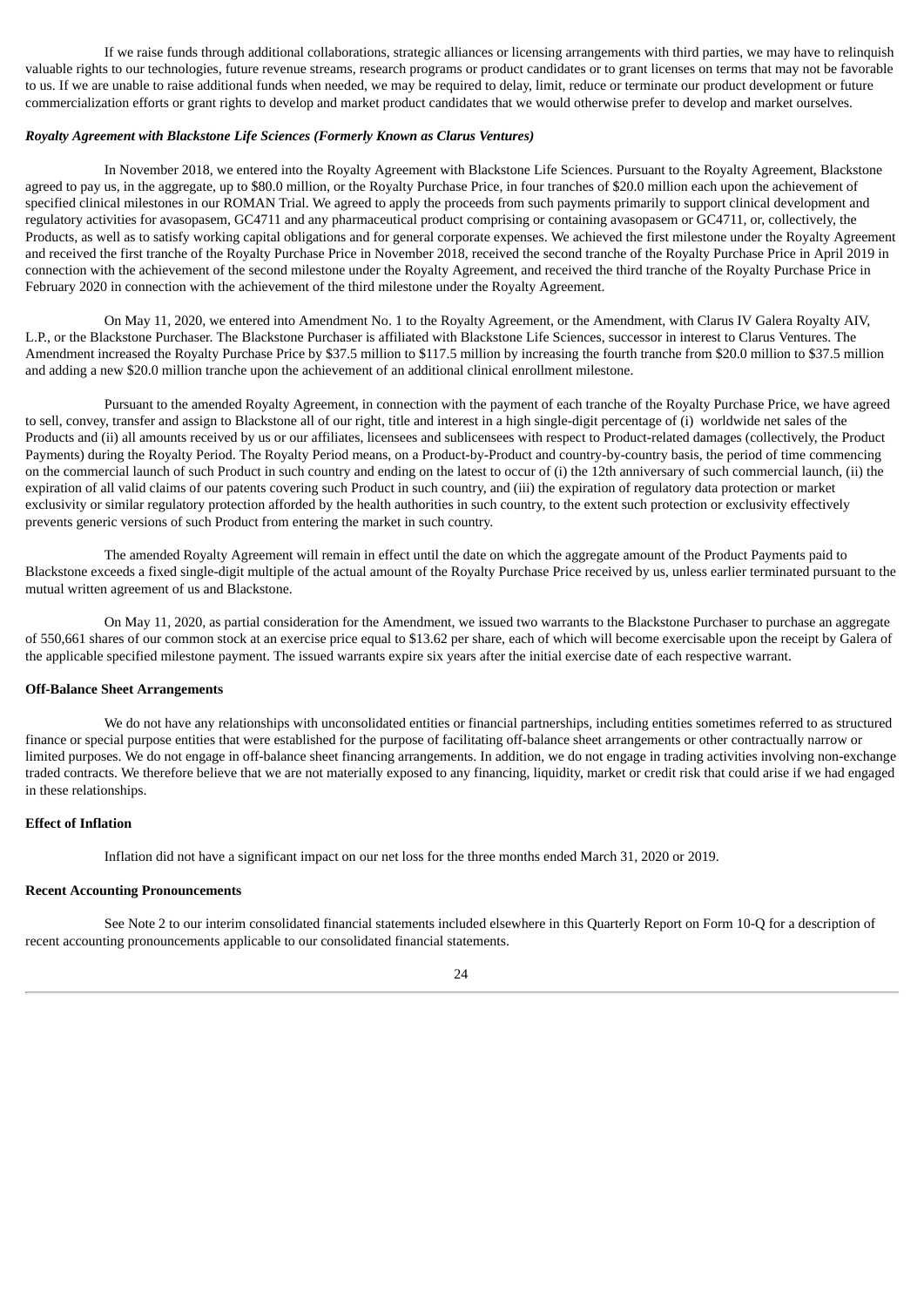#### **JOBS Act Transition Period**

In April 2012, the JOBS Act was enacted. Section 107 of the JOBS Act provides that an "emerging growth company" can take advantage of the extended transition period provided in Section 7(a)(2)(B) of the Securities Act for complying with new or revised accounting standards. Thus, an emerging growth company can delay the adoption of certain accounting standards until those standards would otherwise apply to private companies. However, we have chosen to opt out of such extended transition period and, as a result, we will comply with new or revised accounting standards on the relevant dates on which adoption of such standards is required for non-emerging growth companies. Our decision to opt out of the extended transition period for complying with new or revised accounting standards is irrevocable. However, we may take advantage of the other exemptions discussed below.

Subject to certain conditions, as an emerging growth company we may rely on certain exemptions and reduced reporting requirements, including, without limitation, (1) not being required to provide an auditor's attestation report on our system of internal controls over financial reporting pursuant to Section 404(b) of the Sarbanes-Oxley Act and (2) not being required to comply with any requirement that may be adopted by the Public Company Accounting Oversight Board regarding mandatory audit firm rotation or a supplement to the auditor's report providing additional information about the audit and the financial statements, known as the auditor discussion and analysis. We will remain an emerging growth company until the earliest to occur of: (1) the last day of the fiscal year (a) following the fifth anniversary of the completion of our IPO, or December 31, 2024, (b) in which we have total annual gross revenues of \$1.07 billion or more, or (c) in which we are deemed to be a large accelerated filer under the rules of the SEC, which means the market value of our outstanding common stock held by non-affiliates exceeds \$700 million as of last business day of our most recently completed second fiscal quarter, and (2) the date on which we have issued more than \$1.0 billion in nonconvertible debt during the previous three years.

#### <span id="page-25-0"></span>**Item 3. Quantitative and Qualitative Disclosures About Market Risk.**

We are a smaller reporting company as defined in Rule 12b-2 of the Exchange Act and are not required to provide the information otherwise required under this Item 3.

#### <span id="page-25-1"></span>**Item 4. Controls and Procedures.**

#### *Limitations on Effectiveness of Controls and Procedures*

In designing and evaluating our disclosure controls and procedures, management recognizes that any controls and procedures, no matter how well designed and operated, can provide only reasonable assurance of achieving the desired control objectives. In addition, the design of disclosure controls and procedures must reflect the fact that there are resource constraints and that management is required to apply judgment in evaluating the benefits of possible controls and procedures relative to their costs.

#### *Evaluation of Disclosure Controls and Procedures*

Our management, with the participation of our Chief Executive Officer and Chief Financial Officer, evaluated, as of the end of the period covered by this Quarterly Report on Form 10-Q, the effectiveness of our disclosure controls and procedures (as defined in Rules 13a-15(e) and 15d-15(e) under the Exchange Act). Based on that evaluation, our Chief Executive Officer and Chief Financial Officer concluded that our disclosure controls and procedures were effective at the reasonable assurance level as of March 31, 2020.

#### *Changes in Internal Control over Financial Reporting*

There were no changes in our internal control over financial reporting identified in management's evaluation pursuant to Rules 13a-15(d) or 15d-15(d) of the Exchange Act during the quarter ended March 31, 2020 that materially affected, or are reasonably likely to materially affect, our internal control over financial reporting.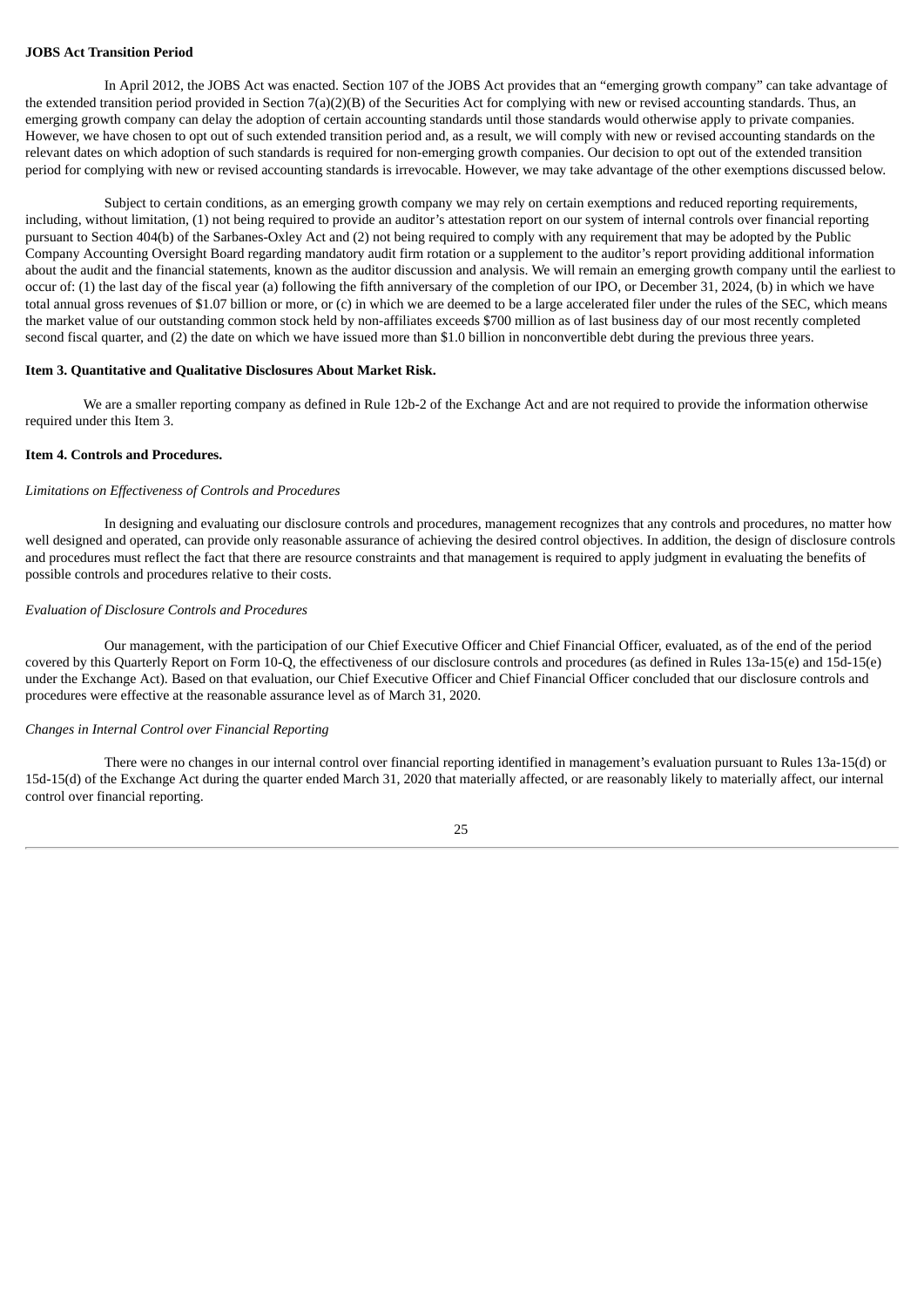#### **PART II—OTHER INFORMATION**

#### <span id="page-26-1"></span><span id="page-26-0"></span>**Item 1. Legal Proceedings.**

We are not subject to any material legal proceedings.

#### <span id="page-26-2"></span>**Item 1A. Risk Factors.**

Investing in our common stock involves a high degree of risk. In addition to the other information set forth in this quarterly report on Form 10-Q, you should carefully consider the factors described in Part I, Item 1A. "Risk Factors" of our Annual Report on Form 10-K for the fiscal year ended December 31, 2019, filed with the Securities and Exchange Commission on March 10, 2020. Except as disclosed below, there have been no material changes to the risk factors described in that report. The occurrence of any of the events or developments described in our Risk Factors could adversely affect our business, financial condition, results of operations and growth prospects. In such an event, the market price of our common stock could decline, and you may lose all or part of your investment. Additional risks and uncertainties not presently known to us or that we currently deem immaterial also *may impair our business operations*.

#### **Other Risks Related to Our Business**

#### The COVID-19 pandemic caused by the novel strain of coronavirus has adversely impacted and could continue to adversely impact, our business, *including our preclinical studies and clinical trials, results of operations and financial condition.*

In December 2019, a novel strain of coronavirus causing the COVID-19 disease was reported to have surfaced in Wuhan, China. Since then, COVID-19 has spread to multiple countries, including the United States. In response to the spread of COVID-19, we have closed our executive offices with our administrative employees continuing their work outside of our offices, restricted on-site staff to only those required on-site to execute their job responsibilities and limited the number of staff in any given research and development laboratory. While we are currently continuing our ongoing clinical trials, the COVID-19 pandemic and related precautions have directly or indirectly impacted the timeline for certain of our clinical trials. We have delayed indefinitely the initiation of the Phase 2a multi-center trial in Europe assessing the safety of avasopasem manganese in patients with HNC undergoing standard-of-care radiotherapy, which was planned for the first half of 2020. This trial was expected to enroll up to 70 patients and contribute to the safety database for avasopasem in patients with HNC receiving radiotherapy. As a result, the target enrollment for the ROMAN trial was increased to approximately 450 patients in order to ensure we are positioned to maintain the planned size of the safety database in a timely manner, with completion of enrollment now expected in the first half of 2021 and top-line data now expected in the second half of 2021, subject to the continued impact of the COVID-19 pandemic on our business. We will continue to monitor and assess the COVID-19 pandemic in Europe regarding the initiation of the trial in Europe. We are continuing to monitor the impact of the COVID-19 pandemic on our operations and ongoing clinical development activity, generally. As a result of the COVID-19 pandemic, we may experience further disruptions that could severely impact our business, preclinical studies and clinical trials, including:

- delays in receiving approval from local regulatory authorities to initiate our planned clinical trials;
- delays or difficulties in enrolling patients in our clinical trials;
- delays or difficulties in clinical site initiation, including difficulties in recruiting clinical site investigators and clinical site staff;
- diversion of healthcare resources away from the conduct of clinical trials, including the diversion of hospitals serving as our clinical trial sites and hospital staff supporting the conduct of our clinical trials;
- risk that participants enrolled in our clinical trials will acquire COVID-19 while the clinical trial is ongoing, which could impact the results of the clinical trial, including by increasing the number of observed adverse events;
- interruption of key clinical trial activities, such as clinical trial site data monitoring, due to limitations on travel imposed or recommended by federal or state governments, employers and others or interruption of clinical trial subject visits and study procedures (such as endoscopies that are deemed non-essential), which may impact the integrity of subject data and clinical study endpoints;
- interruption or delays in the operations of the FDA, which may impact approval timelines;
- interruption of, or delays in receiving, supplies of our product candidates from our contract manufacturing organizations due to staffing or supply shortages, production slowdowns, global shipping delays or stoppages and disruptions in delivery systems;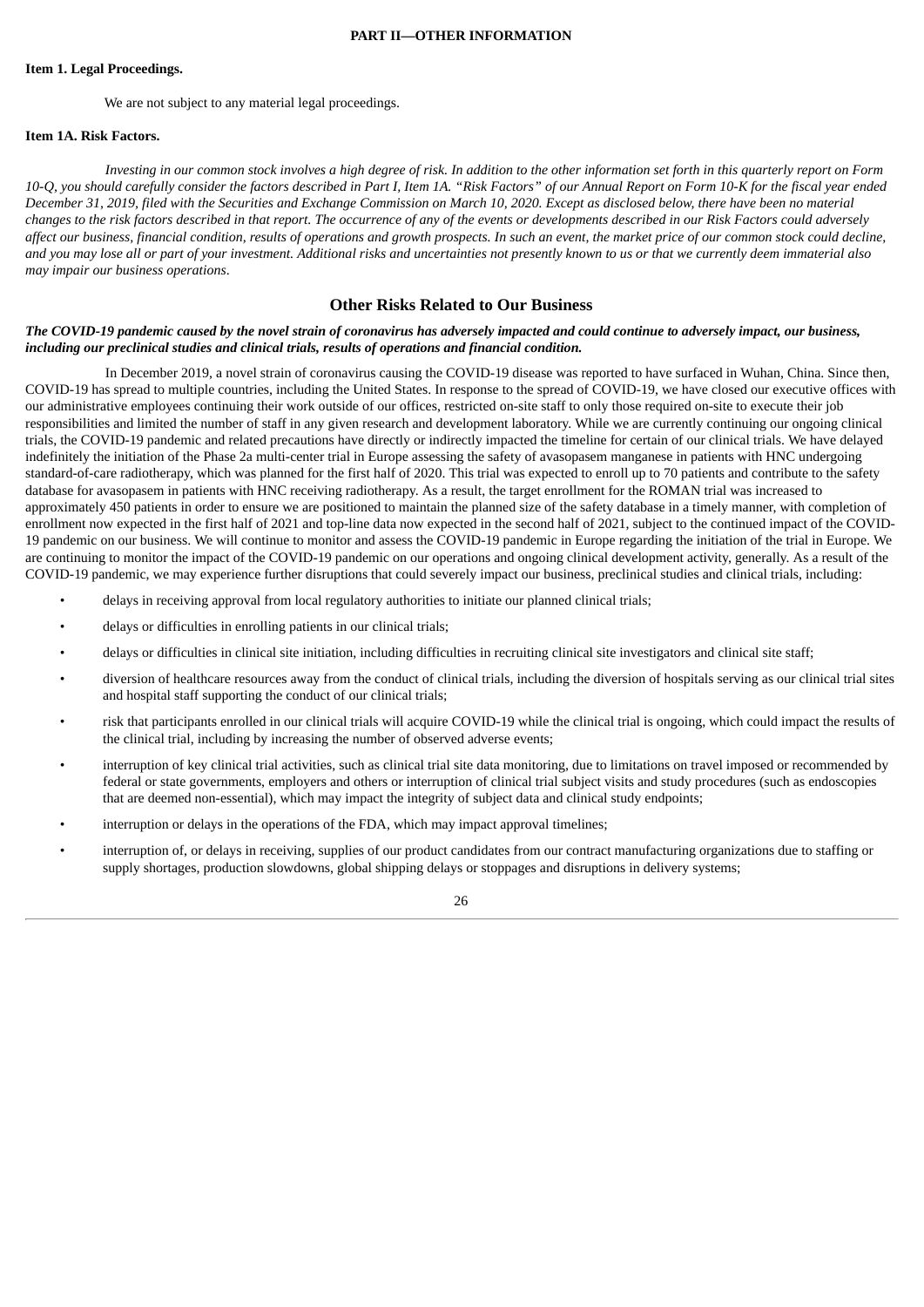- limitations on employee resources that would otherwise be focused on the conduct of our preclinical studies and clinical trials, including because of sickness of employees or their families or the desire of employees to avoid contact with large groups of people.
- refusal of the FDA to accept data from clinical trials in affected geographies;
- impacts from prolonged remote work arrangements, such as increased cybersecurity risks and strains on our business continuity plans; and
- delays or difficulties with equity offerings due to disruptions and uncertainties in the securities market.

In addition, the trading prices for our and other biopharmaceutical companies' stock have been highly volatile as a result of the COVID-19 pandemic. As a result, we may face difficulties raising capital through sales of our common stock and any such sales may be on unfavorable terms. The COVID-19 outbreak continues to rapidly evolve. The extent to which the outbreak further impacts our business, including our preclinical studies and clinical trials, results of operations and financial condition will depend on future developments which are highly uncertain and cannot be predicted with confidence. Such factors include but are not limited to the ultimate geographic spread of the disease, the duration of the outbreak, travel restrictions, quarantines, shelter-in-place orders and social distancing in the United States and other countries, business closures or business disruptions and the effectiveness of actions taken in the United States and other countries to contain and treat the disease.

#### <span id="page-27-0"></span>**Item 2. Unregistered Sales of Equity Securities and Use of Proceeds.**

#### **Use of Proceeds**

On November 12, 2019, we completed our IPO and issued and sold 5,000,000 shares of our common stock at a price to the public of \$12.00 per share for net proceeds of approximately \$53.0 million, after deducting the underwriting discounts and offering expenses. On December 9, 2019, in connection with the partial exercise of the over-allotment option granted to the underwriters of our IPO, we issued and sold 445,690 additional shares of common stock at a price of \$12.00 per share, generating net proceeds of approximately \$5.0 million after deducting underwriting discounts.

Net proceeds of approximately \$58.0 million have been invested in money market funds and U.S. Treasury obligations. There has been no material change in the expected use of the net proceeds from our IPO as described in our final prospectus, dated November 6, 2019, filed with the SEC pursuant to Rule 424(b) under the Securities Act relating to the Registration Statement.

#### <span id="page-27-1"></span>**Item 3. Defaults Upon Senior Securities.**

None.

#### <span id="page-27-2"></span>**Item 4. Mine Safety Disclosures.**

Not applicable.

#### <span id="page-27-3"></span>**Item 5. Other Information.**

None.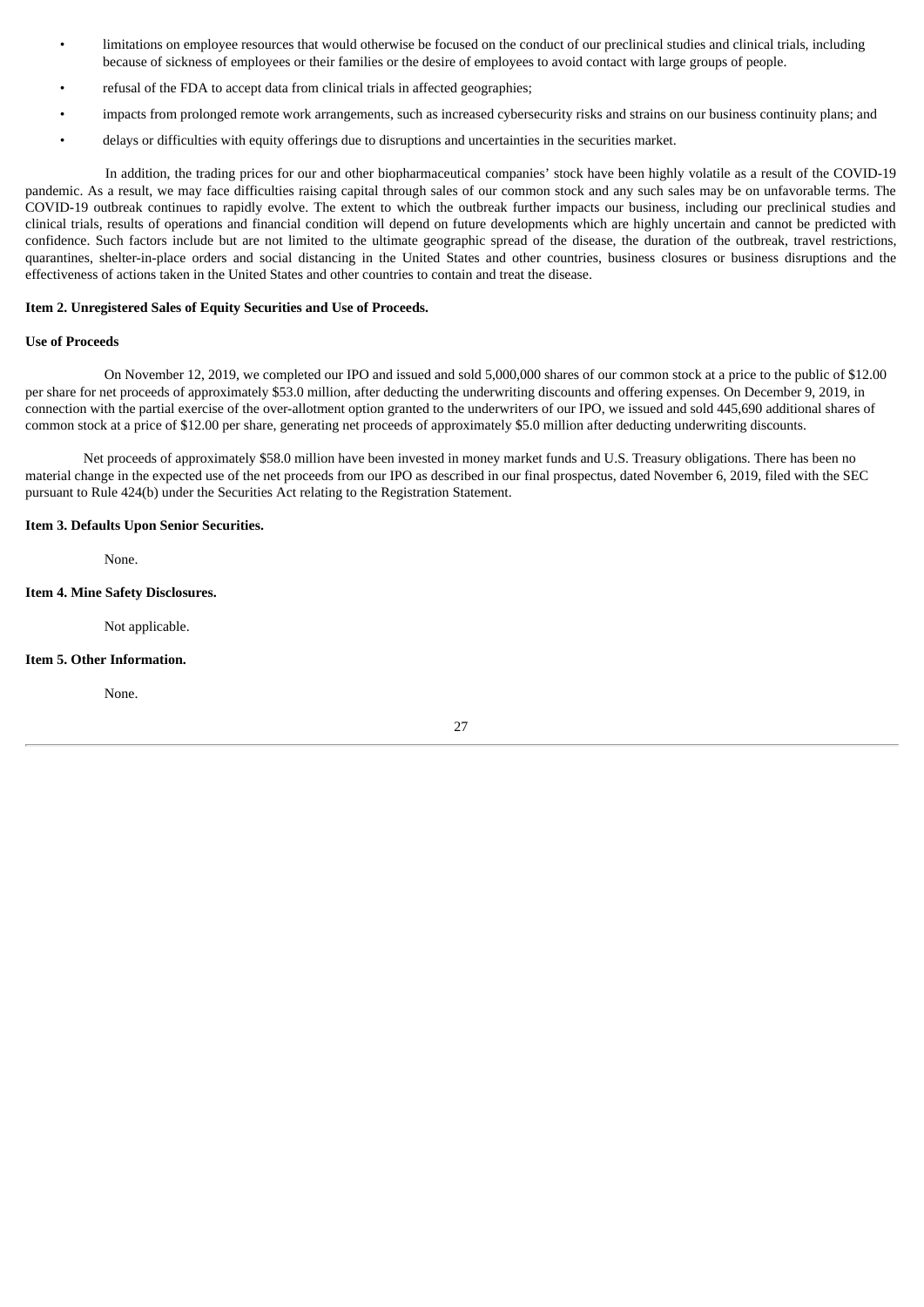#### <span id="page-28-0"></span>**Item 6. Exhibits.**

The exhibits listed on the Exhibit Index are either filed or furnished with this report or incorporated herein by reference.

| Exhibit<br>Number | <b>Description</b>                                                                | Form  | File No.  | <b>Exhibit</b> | <b>Filing</b><br><b>Date</b> | Filed/<br><b>Furnished</b><br>Herewith |
|-------------------|-----------------------------------------------------------------------------------|-------|-----------|----------------|------------------------------|----------------------------------------|
| 3.1               | Restated Certificate of Incorporation of Galera Therapeutics, Inc.                | $8-K$ | 001-39114 | 3.1            | 11/12/2019                   |                                        |
| 3.2               | Amended and Restated Bylaws of Galera Therapeutics, Inc.                          | $8-K$ | 001-39114 | 3.2            | 11/12/2019                   |                                        |
| 31.1              | Certification of Principal Executive Officer Pursuant to Rules 13a-14(a) and      |       |           |                |                              | $\ast$                                 |
|                   | 15d-14(a) under the Securities Exchange Act of 1934, as Adopted Pursuant to       |       |           |                |                              |                                        |
|                   | Section 302 of the Sarbanes-Oxley Act of 2002.                                    |       |           |                |                              |                                        |
| 31.2              | Certification of Principal Financial Officer Pursuant to Rules 13a-14(a) and      |       |           |                |                              | $\ast$                                 |
|                   | 15d-14(a) under the Securities Exchange Act of 1934, as Adopted Pursuant to       |       |           |                |                              |                                        |
|                   | Section 302 of the Sarbanes-Oxley Act of 2002.                                    |       |           |                |                              |                                        |
| 32.1              | <b>Certification of Principal Executive Officer Pursuant to 18 U.S.C. Section</b> |       |           |                |                              | $***$                                  |
|                   | 1350, as Adopted Pursuant to Section 906 of the Sarbanes-Oxley Act of 2002.       |       |           |                |                              |                                        |
| 32.2              | Certification of Principal Financial Officer Pursuant to 18 U.S.C. Section 1350,  |       |           |                |                              | $***$                                  |
|                   | as Adopted Pursuant to Section 906 of the Sarbanes-Oxley Act of 2002.             |       |           |                |                              |                                        |
| 101.INS           | <b>XBRL Instance Document</b>                                                     |       |           |                |                              |                                        |
| 101.SCH           | <b>XBRL Taxonomy Extension Schema Document</b>                                    |       |           |                |                              |                                        |
| 101.CAL           | <b>XBRL Taxonomy Extension Calculation Linkbase Document</b>                      |       |           |                |                              |                                        |
| 101.DEF           | XBRL Taxonomy Extension Definition Linkbase Document                              |       |           |                |                              |                                        |
| 101.LAB           | XBRL Taxonomy Extension Label Linkbase Document                                   |       |           |                |                              |                                        |
| 101.PRE           | XBRL Taxonomy Extension Presentation Linkbase Document                            |       |           |                |                              |                                        |
| $\ast$            | Filed herewith.                                                                   |       |           |                |                              |                                        |

\*\* Furnished herewith.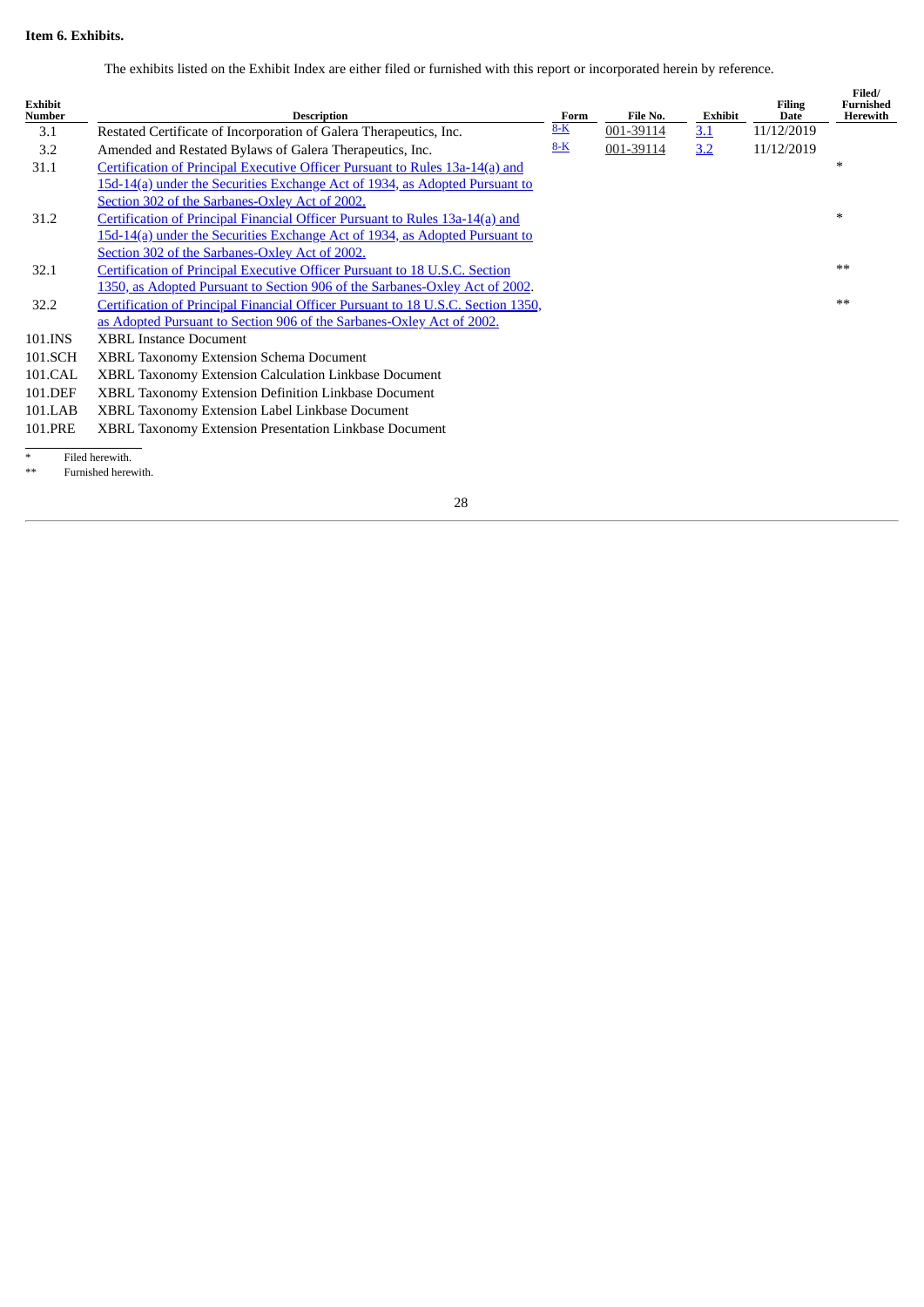#### **SIGNATURES**

<span id="page-29-0"></span>Pursuant to the requirements of the Securities Exchange Act of 1934, the registrant has duly caused this report to be signed on its behalf by the undersigned thereunto duly authorized.

Galera Therapeutics, Inc.

Date: May 12, 2020 By: /s/ J. Mel Sorensen, M.D. J. Mel Sorensen, M.D. *Chief Executive Officer and President* Date: May 12, 2020 By: /s/ Christopher Degnan Christopher Degnan *Chief Financial Officer* 29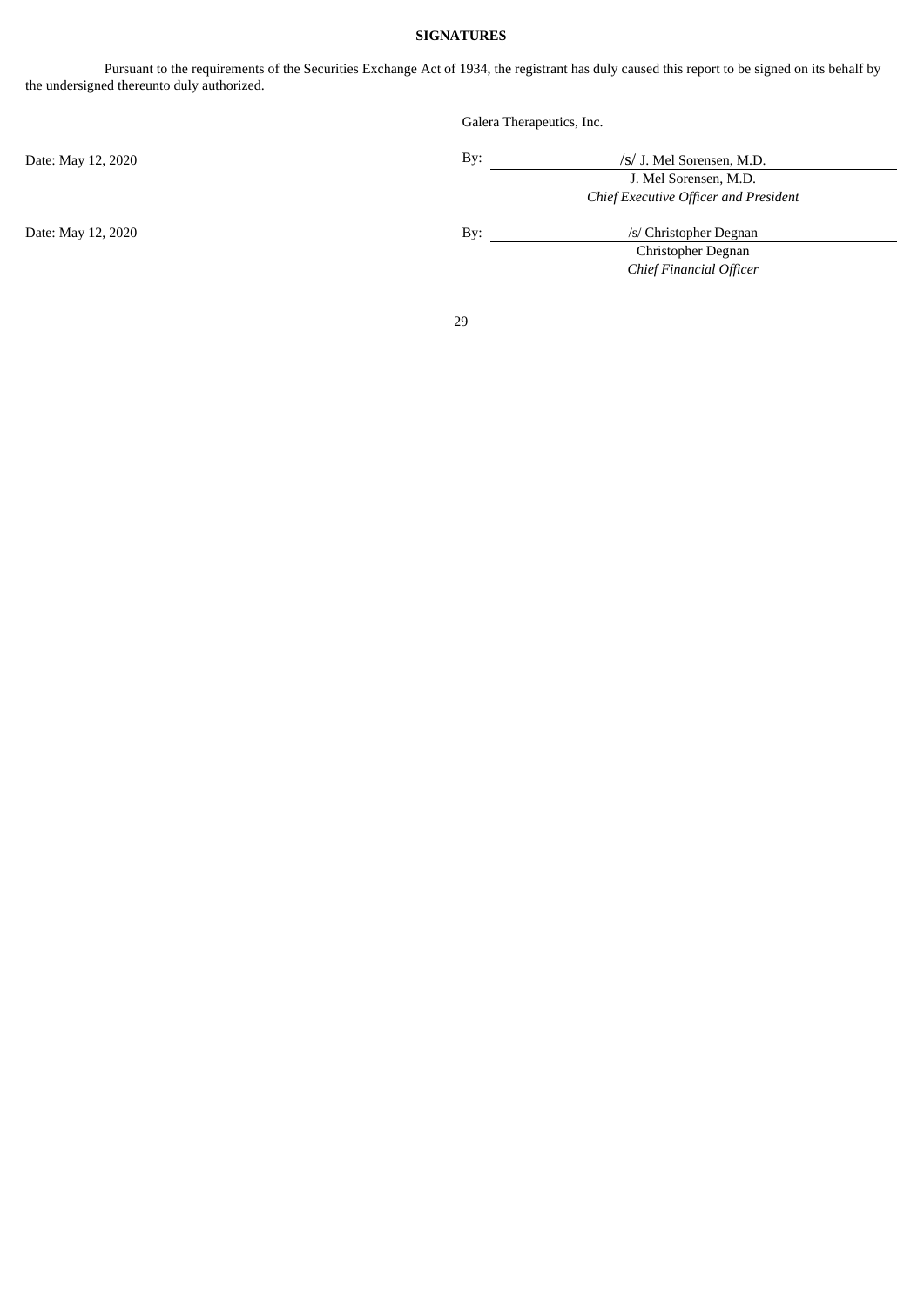#### **CERTIFICATION**

#### <span id="page-30-0"></span>I, J. Mel Sorensen, certify that:

- 1. I have reviewed this Quarterly Report on Form 10-Q of Galera Therapeutics, Inc.;
- 2. Based on my knowledge, this report does not contain any untrue statement of a material fact or omit to state a material fact necessary to make the statements made, in light of the circumstances under which such statements were made, not misleading with respect to the period covered by this report;
- 3. Based on my knowledge, the financial statements, and other financial information included in this report, fairly present in all material respects the financial condition, results of operations and cash flows of the registrant as of, and for, the periods presented in this report;
- 4. The registrant's other certifying officer(s) and I are responsible for establishing and maintaining disclosure controls and procedures (as defined in Exchange Act Rules 13a-15(e) and 15d-15(e)) for the registrant and have:
	- (a) Designed such disclosure controls and procedures, or caused such disclosure controls and procedures to be designed under our supervision, to ensure that material information relating to the registrant, including its consolidated subsidiaries, is made known to us by others within those entities, particularly during the period in which this report is being prepared;
	- (b) [omitted];
	- (c) Evaluated the effectiveness of the registrant's disclosure controls and procedures and presented in this report our conclusions about the effectiveness of the disclosure controls and procedures, as of the end of the period covered by this report based on such evaluation; and
	- (d) Disclosed in this report any change in the registrant's internal control over financial reporting that occurred during the registrant's most recent fiscal quarter (the registrant's fourth fiscal quarter in the case of an annual report) that has materially affected, or is reasonably likely to materially affect, the registrant's internal control over financial reporting; and
- 5. The registrant's other certifying officer(s) and I have disclosed, based on our most recent evaluation of internal control over financial reporting, to the registrant's auditors and the audit committee of the registrant's board of directors (or persons performing the equivalent functions):
	- (a) All significant deficiencies and material weaknesses in the design or operation of internal control over financial reporting which are reasonably likely to adversely affect the registrant's ability to record, process, summarize and report financial information; and
	- (b) Any fraud, whether or not material, that involves management or other employees who have a significant role in the registrant's internal control over financial reporting.

Date: May 12, 2020 By: /s/ J. Mel Sorensen, M.D.

J. Mel Sorensen, M.D. Chief Executive Officer and President (principal executive officer)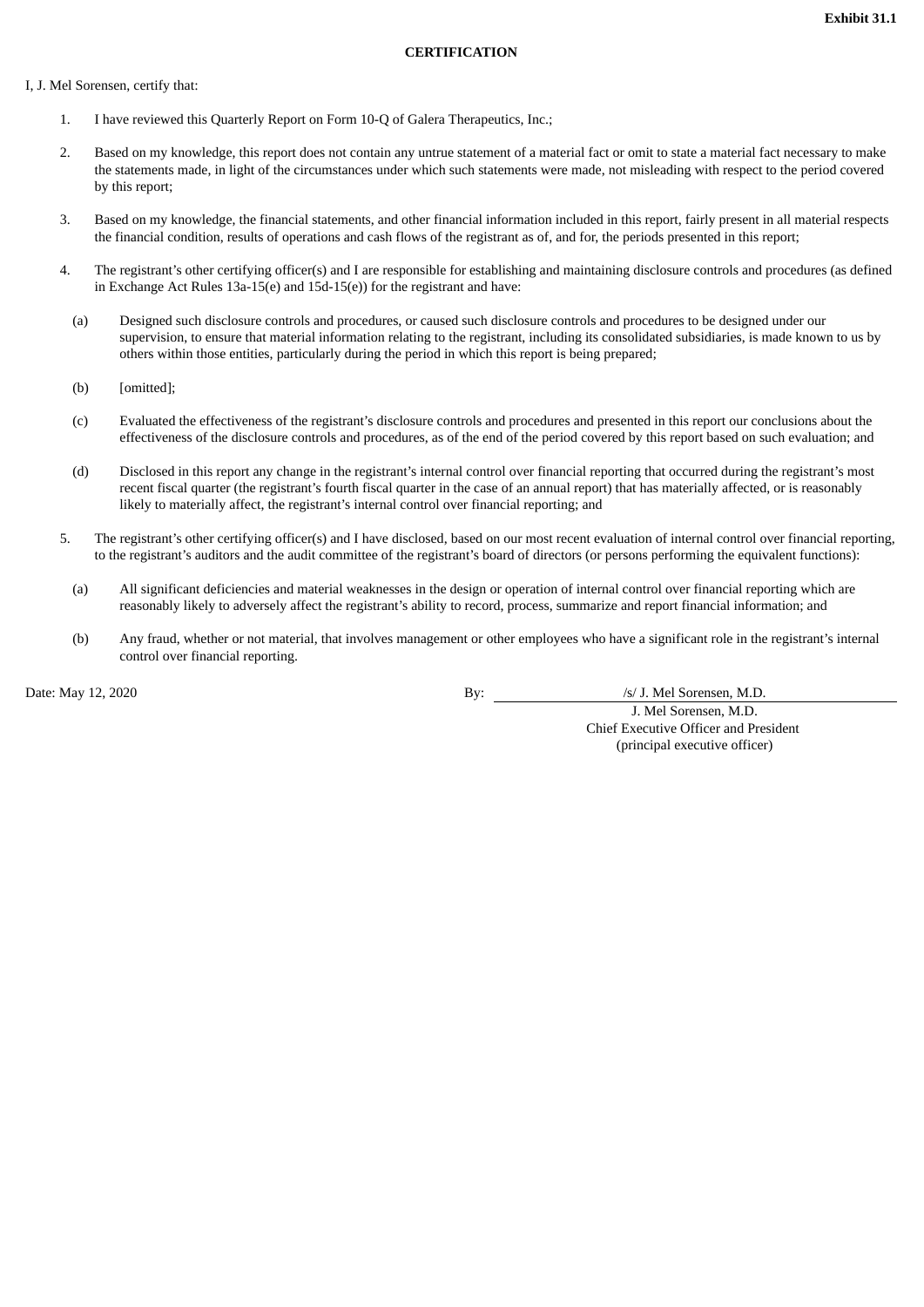#### **CERTIFICATION**

<span id="page-31-0"></span>I, Christopher Degnan, certify that:

- 1. I have reviewed this Quarterly Report on Form 10-Q of Galera Therapeutics, Inc.;
- 2. Based on my knowledge, this report does not contain any untrue statement of a material fact or omit to state a material fact necessary to make the statements made, in light of the circumstances under which such statements were made, not misleading with respect to the period covered by this report;
- 3. Based on my knowledge, the financial statements, and other financial information included in this report, fairly present in all material respects the financial condition, results of operations and cash flows of the registrant as of, and for, the periods presented in this report;
- 4. The registrant's other certifying officer(s) and I are responsible for establishing and maintaining disclosure controls and procedures (as defined in Exchange Act Rules 13a-15(e) and 15d-15(e)) for the registrant and have:
	- (a) Designed such disclosure controls and procedures, or caused such disclosure controls and procedures to be designed under our supervision, to ensure that material information relating to the registrant, including its consolidated subsidiaries, is made known to us by others within those entities, particularly during the period in which this report is being prepared;
	- (b) [omitted];
	- (c) Evaluated the effectiveness of the registrant's disclosure controls and procedures and presented in this report our conclusions about the effectiveness of the disclosure controls and procedures, as of the end of the period covered by this report based on such evaluation; and
	- (d) Disclosed in this report any change in the registrant's internal control over financial reporting that occurred during the registrant's most recent fiscal quarter (the registrant's fourth fiscal quarter in the case of an annual report) that has materially affected, or is reasonably likely to materially affect, the registrant's internal control over financial reporting; and
- 5. The registrant's other certifying officer(s) and I have disclosed, based on our most recent evaluation of internal control over financial reporting, to the registrant's auditors and the audit committee of the registrant's board of directors (or persons performing the equivalent functions):
	- (a) All significant deficiencies and material weaknesses in the design or operation of internal control over financial reporting which are reasonably likely to adversely affect the registrant's ability to record, process, summarize and report financial information; and
	- (b) Any fraud, whether or not material, that involves management or other employees who have a significant role in the registrant's internal control over financial reporting.

Date: May 12, 2020 **By:** /s/ Christopher Degnan

Christopher Degnan Chief Financial Officer (principal financial and accounting officer)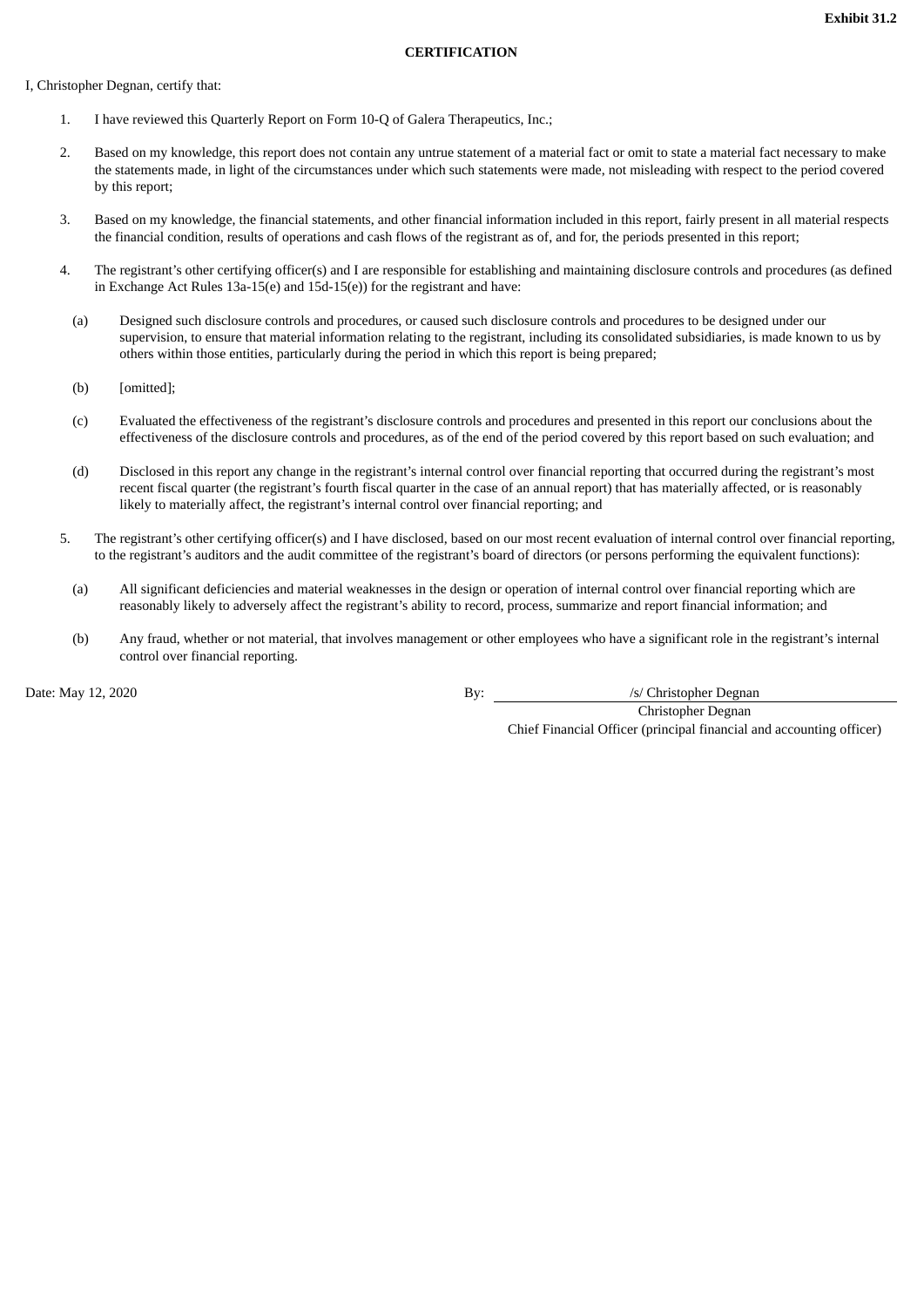#### **CERTIFICATION PURSUANT TO 18 U.S.C. SECTION 1350, AS ADOPTED PURSUANT TO SECTION 906 OF THE SARBANES-OXLEY ACT OF 2002**

<span id="page-32-0"></span>In connection with the Quarterly Report on Form 10-Q of Galera Therapeutics, Inc. (the "Company") for the period ended March 31, 2020 as filed with the Securities and Exchange Commission on the date hereof (the "Report"), I certify, pursuant to 18 U.S.C. § 1350, as adopted pursuant to § 906 of the Sarbanes-Oxley Act of 2002, that, to the best of my knowledge:

- (1) The Report fully complies with the requirements of section 13(a) or 15(d) of the Securities Exchange Act of 1934; and
- (2) The information contained in the Report fairly presents, in all material respects, the financial condition and results of operations of the Company.

Date: May 12, 2020 By: */s/ J. Mel Sorensen, M.D.* 

J. Mel Sorensen, M.D. Chief Executive Officer and President (principal executive officer)